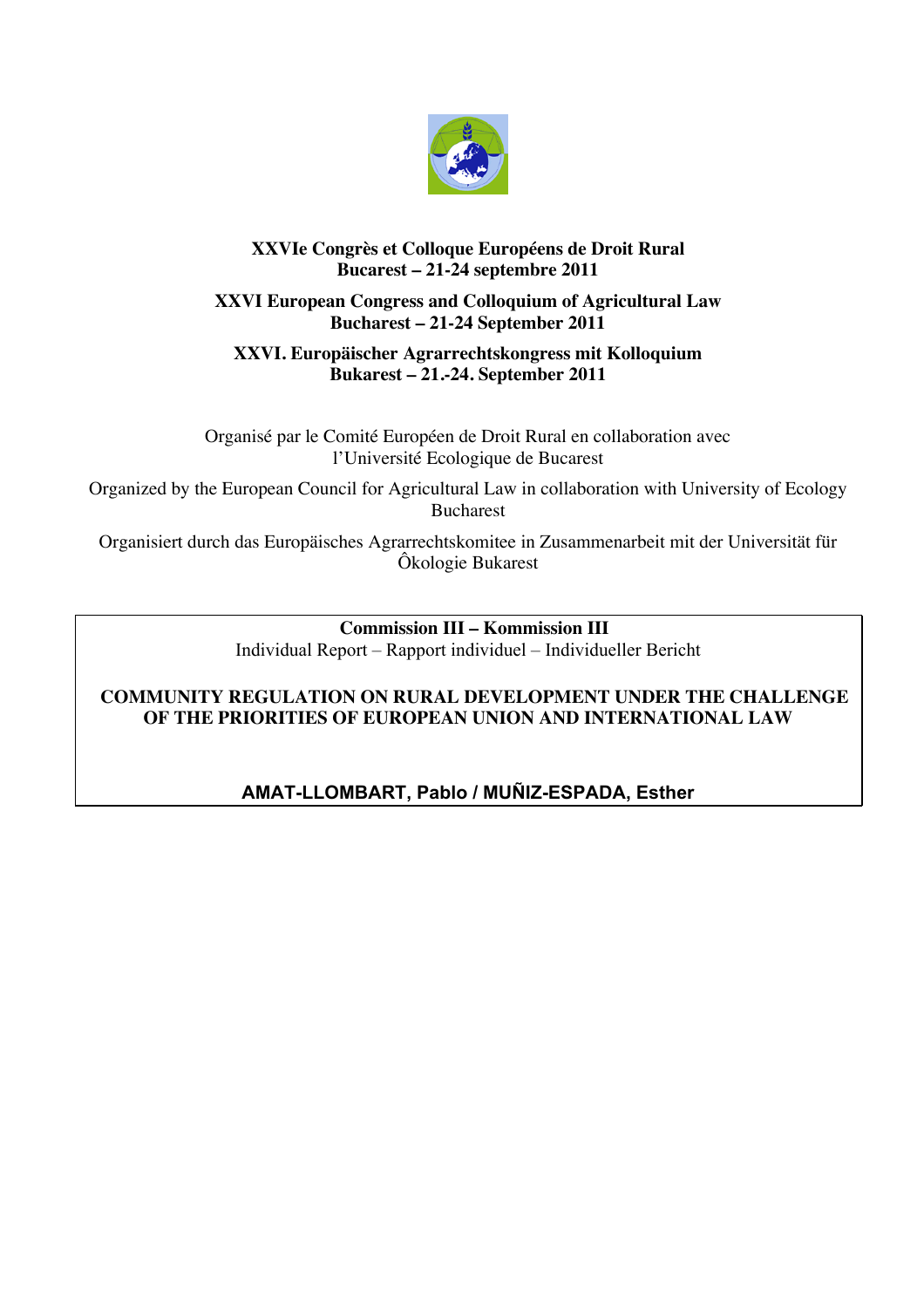### *Abstract*

*The aim of the paper deals with the various methods for the protection of the values represented by intangible cultural heritage and the interaction and the special relationship between the Convention and other international instruments, particularly its influence on the rules of the WTO and CAP as agricultural policy that is more integrated policy for all EU policies, whose importance is revealed, likewise, the percentage of the budget which accounts for the EU, which is 40%. The figure shows the importance of its goals, specifically, as the last document in Brussels, COM (2010) 672 final-on the challenges of the CAP for 2014-2020 - in ensuring food security, compliance environmental commitments and rural development, this is achieved by legal instruments such as direct payments and market management, in any case, the ultimate objective is the competitiveness of the agricultural sector. These same values are present in the Convention for the Safeguarding of the Intangible Cultural Heritage, how could it be otherwise, since agriculture is the source of local traditions and social identity, which is trying to promote and maintain the Convention, as a catalyst and control of the processes of globalization and social transformation, as the wealth is cultural diversity. In this way we analyze the various legal means afforded by the Convention and the list of intangible heritage, and therefore, their specific contributions to the protection of the environment or environmental policies, and their influence on rural development, with aim of highlighting its special compared to other international instruments and their complementarity.*

### SUMMARY:

1. INTRODUCTORY APPROACH .- 2. THE COMMUNITY STRATEGIC GUIDELINES FOR RURAL DEVELOPMENT. 2.1. Approval and modification. 2.2. Functionality of the Community strategic guidelines for rural development. 2.3. Strategic Guidelines "created" in 2006. 2.4. The "new" strategic guideline introduced in 2009 to meet the new challenges facing agriculture and rural areas .- 3. RURAL DEVELOPMENT BENEFITS: THE FOUR AXIS OF REGULATION 1698/2005. 3.1. Instruments comprising the organizational structure for implementing rural development policy. 3.2. The "four community axis" of rural development. 3.3. Regulatory modification of R. 1698/2005 to meet the new challenges and priorities of the EU related to rural development. 3.4. Funding for rural development benefits for the new Community strategic priorities .- 4. RURAL DEVELOPMENT POLICY IN 2020. 4.1. Future challenges and strategic objectives. 4.2. Tools and instruments. 4.3. Three politic options for future reforms .- 5. RURAL DEVELOPMENT GOALS THROUGH THE LEGAL SYSTEM OF THE UNESCO CONVENTION FOR THE SAFEGUARDING OF INTANGIBLE CULTURAL HERITAGE. 5.1. The CAP in a complex net of interrelationships. 5.2. The challenges of the CAP in the context of the UNESCO convention on safeguarding intangible cultural heritage. 5.3. His legal treatment in the Convention. 5.4. The role of the Convention on observing the work of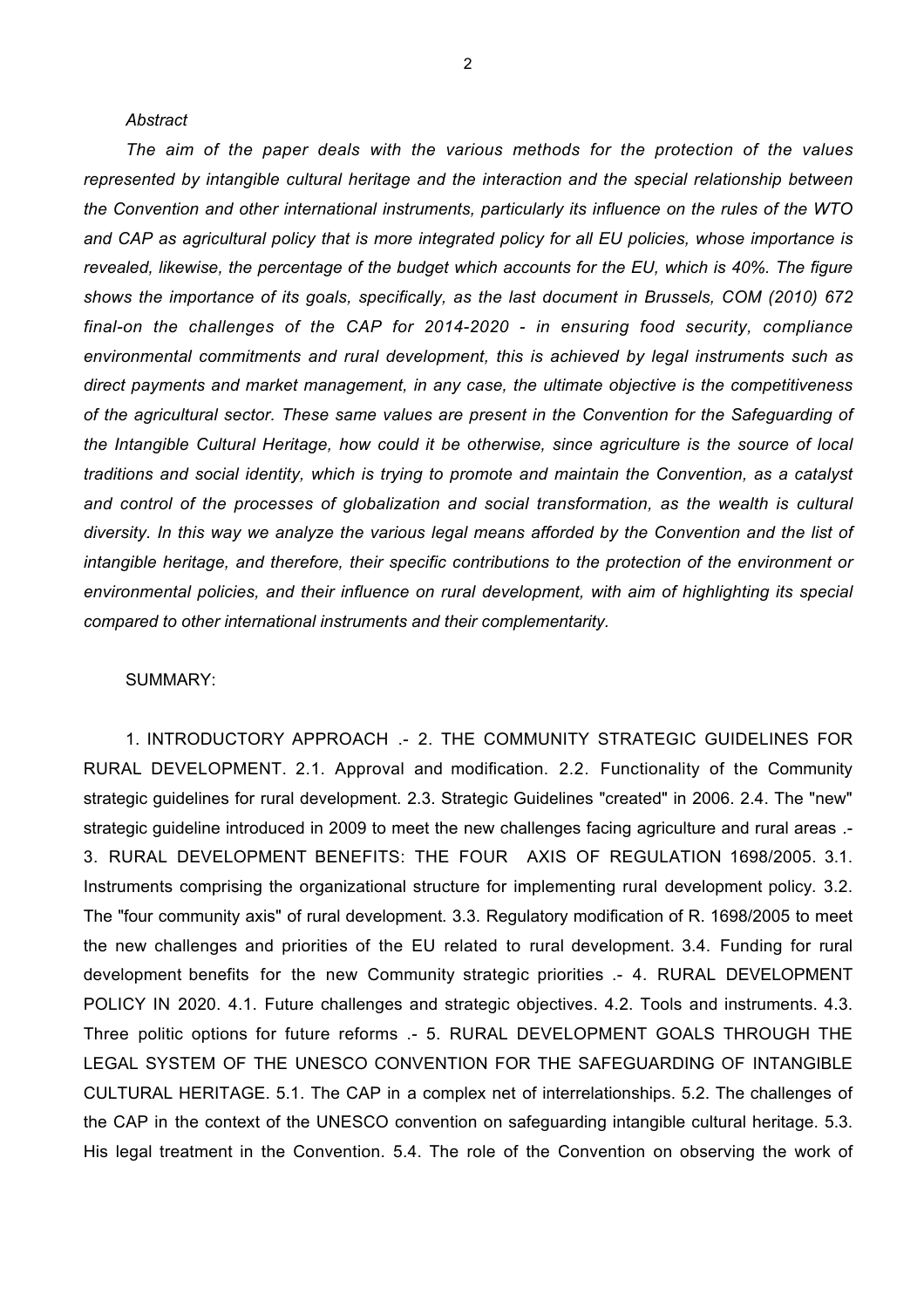women in farms. 5.5. The compatibility of the Convention with the agreements within the WTO. Bibliography.

### 1. INTRODUCTORY APPROACH

The relevance of rural areas in the EU is beyond doubt. Much of the data, parameters and indicators of different nature bear this out.

However, there are also signs and signals that reflect the problems and challenges that arise to the future of rural areas and compromise their development in medium and long term.

From the point of view of the occupation or geographic area, rural areas account for 92% of the European Union territory. Just because of the huge land area it covers, the rural areas are worthy of a specific policy and legislation appropriate to their needs.

In terms of the population living in rural areas, around 56% of the population among the 27 Member States live in rural area and 37% out of 56% live in areas "significantly rural", while 19% live in regions "predominantly rural".

Although the rural population remains important, however, in certain States is concerned over the last decades a progressive abandonment of the countryside, rural villages, farms and forest, by the people who migrate to the most urbanized and industrial areas in search of better living conditions, work and personal development, a "rural exodus" well known in the past, but unfortunately in full force in the XXI century.

Some causes, among others, may explain that certain peripheral or rural decline in some regions may be:

1. Lowest level of service sector development in rural areas compared to cities.

2. Fewer opportunities for training and access to decent jobs, particularly as it affects young people and women.

3. Lack of infrastructure of all kinds (educational, recreational, health, social, etc.)..

4. Aging of rural population and loss of young, dynamic and entrepreneurial population.

On the other hand, from the economic point of view of productivity and employment, there is no doubt that rural areas continue having a significant importance.

In fact, the data indicate that such regions generate 45% of gross value added (GVA) and 53% of jobs in the EU.

Among the economic activities developed in rural areas, the agricultural and food sectors still stand out on all of them. Together constitute the 4.4% of Gross Domestic Product (GDP) and employs 15 million people (8.3% of total employment). The EU, considered the largest producer of food in the world, produce food and drinks that worth around 675.000 million euros per year.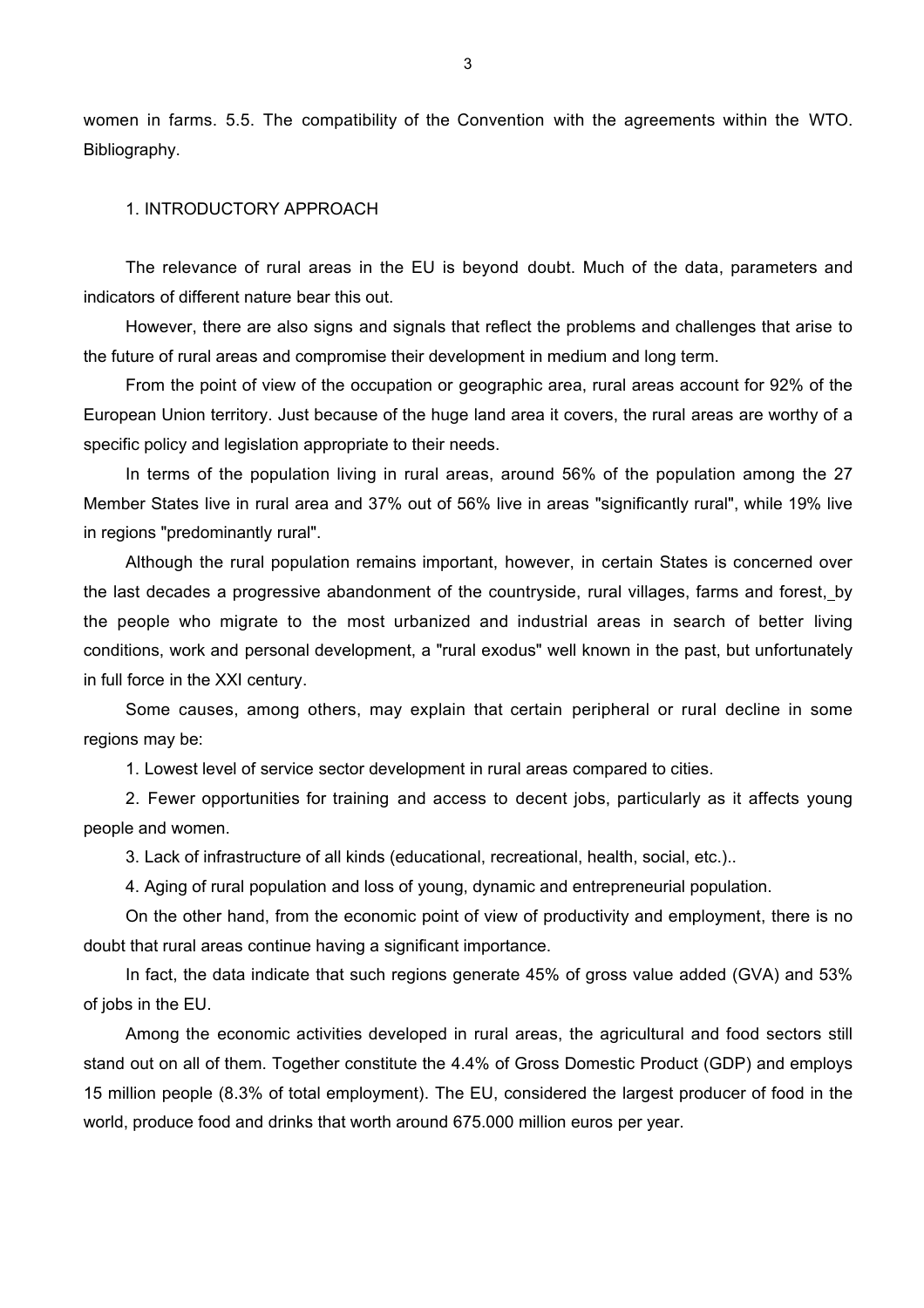Also noteworthy is the forestry sector (and related industries), with an estimated annual production of 350,000 million euros, an employment capacity of 3.4 million people. In short, agriculture and forestry represent 77% of rural land use in the EU.

However, negative data is discouraging. For example, in rural areas the average income per capita is two thirds less than the average income of other more urbanized and industrialized areas and the employment rate and activity of women and girls is lower.

There are also important differences between the data thrown by the different Member States in an EU of 27.

In the old States (assumed to be richer and more developed), agriculture accounts for only 2% of GDP; in the new Member States after enlargement accounts for 3%, while in Romania and Bulgaria is over 10%.

Regarding employment, the percentage for the agriculture sector in the new States triples to the old (12% versus 4%).

Finally, the intense relationship among the rural areas, the environment and the use, management and conservation of natural resources, is an essential element of present and future rural development.

Within this area the agricultural, livestock and forestry sector plays an important role, both by land use and the impacts (positive and negative) that they can generate.

In fact, farming remains a determinant factor of the quality of the countryside and the environment, and the principle of "multifunctionality of agriculture", properly understood, can help to improve the richness and diversity of rural landscape, to the sustainable management of scarce and degraded natural resources (water, soil, etc.). and ultimately, to the protection of Europe's natural heritage.

It can be noticed that environmental values and ecological sustainability are permeating the practice of farming, but it is important to deep in their practical, everyday application.

### 2. COMMUNITY STRATEGIC GUIDELINES FOR RURAL DEVELOPMENT

2.1. Approval and modification

As it is well known, the basic rules that structure the current EU rural development policy are contained in the Regulation 1698/2005 of 20 September, related to the support for rural development by the EAFRD (European Agricultural Fund for Rural Development) .

Rural development policy is configured with a strong "strategic approach" and it is gradually gaining greater importance after the recent reforms of the CAP.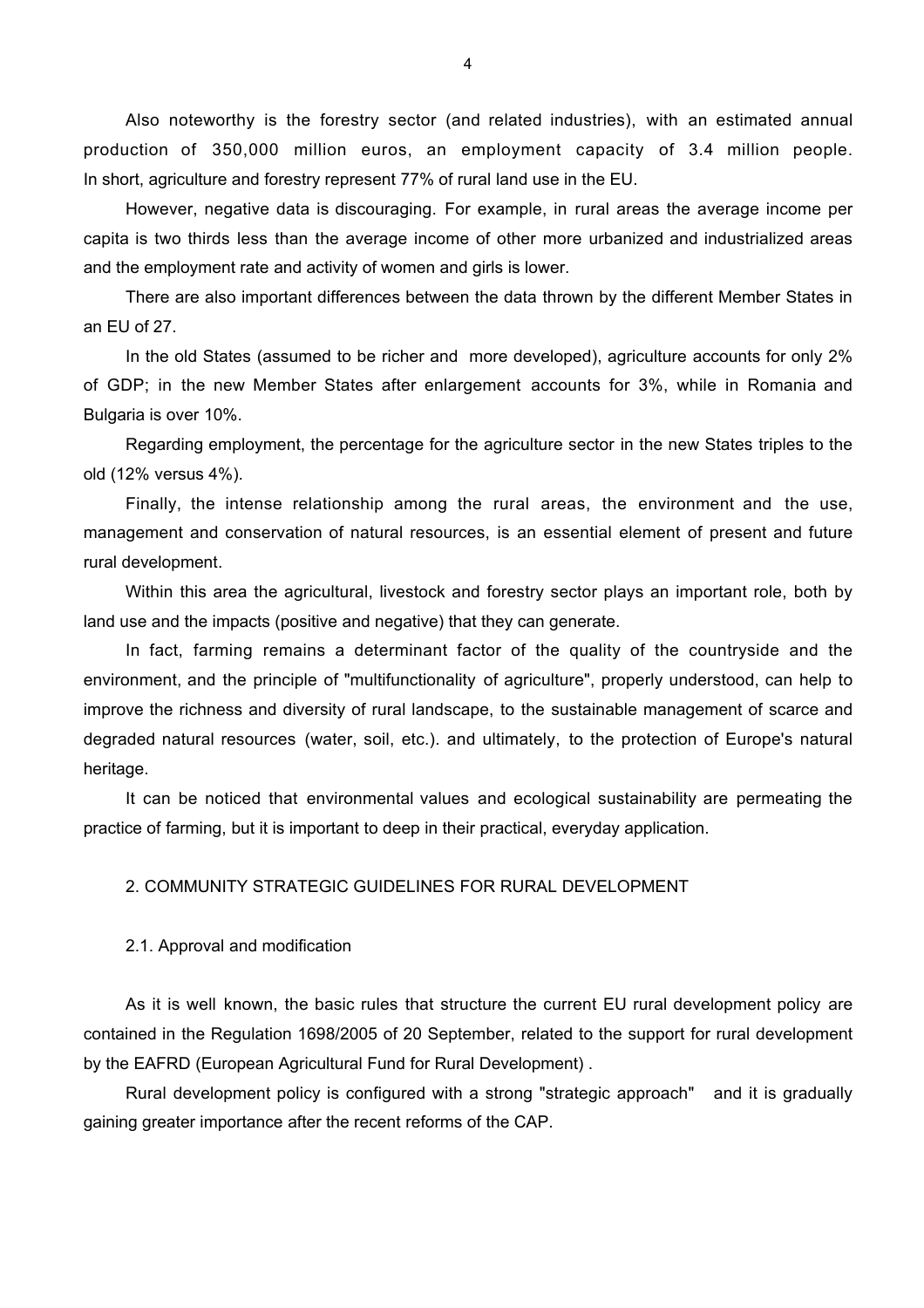This strategic approach means that the EU's objectives, measures, support and funding of rural development should be aimed for achieving certain policy priorities at EU level, provided for a given programming period.

In fact, the whole system is based on what are called "Community strategic guidelines" relating to rural development policy, which, according to the art. 9 R. 1698/2005 should be established from January  $1^{st}$ , 2007 to December 31, 2013, that is, the current programming period.

In order to comply with this projected regulation, such strategic guidelines were approved by Council Decision 2006/144 of 20 February 2006.

However, three years later, the Decision of 2006 was modified by Council Decision 2009/61 of 19 January 2009, so that what we can call strategic guidelines 'originating' was to add a "new" strategic direction to respond to the latest challenges and priorities required by the European Union.

This modification is possible under art. 10 R. 1698/2005 which provides a possible "evaluation" of the guidelines in order to take into account the "major changes acquired in Community priorities," as it has happened.

2.2. Functionality of the Community strategic guidelines for rural development

In general the overall purpose of the guidelines is to reinforce the strategic content of rural development policy in line with the priorities of the EU and to promote, thereby, transparency.

But the functions that come to play such guidelines go further. The decision of February 20, 2006, remembers that the Community strategic guidelines will follow these statements:

1. Will constitute a link between the major priorities of the EU (European Councils of Lisbon and Göteborg) and translate them into rural development policy. In particular, it highlights the objectives of sustainable development and competitiveness strategy, growth and employment, implemented in rural areas and agriculture sector.

2. Will help to identify and to determine the areas where Community support for rural development creates the most value added at EU level.

In other words, they serve to define the relevant areas of intervention where action is necessary, to achieve the priorities of the Community. Specifically, the guidelines describe different key acctions related to each priority to adopt, that is, as a guideline.

3. Will accompany the implementation of the new market-oriented CAP and the necessary reorganization to take place in both the old and new Member States. The regulation 1698/2005, in its first recital, warned that "rural development policy must" accompany and complement "the policies of market support and the income applied in the framework of the CAP ...."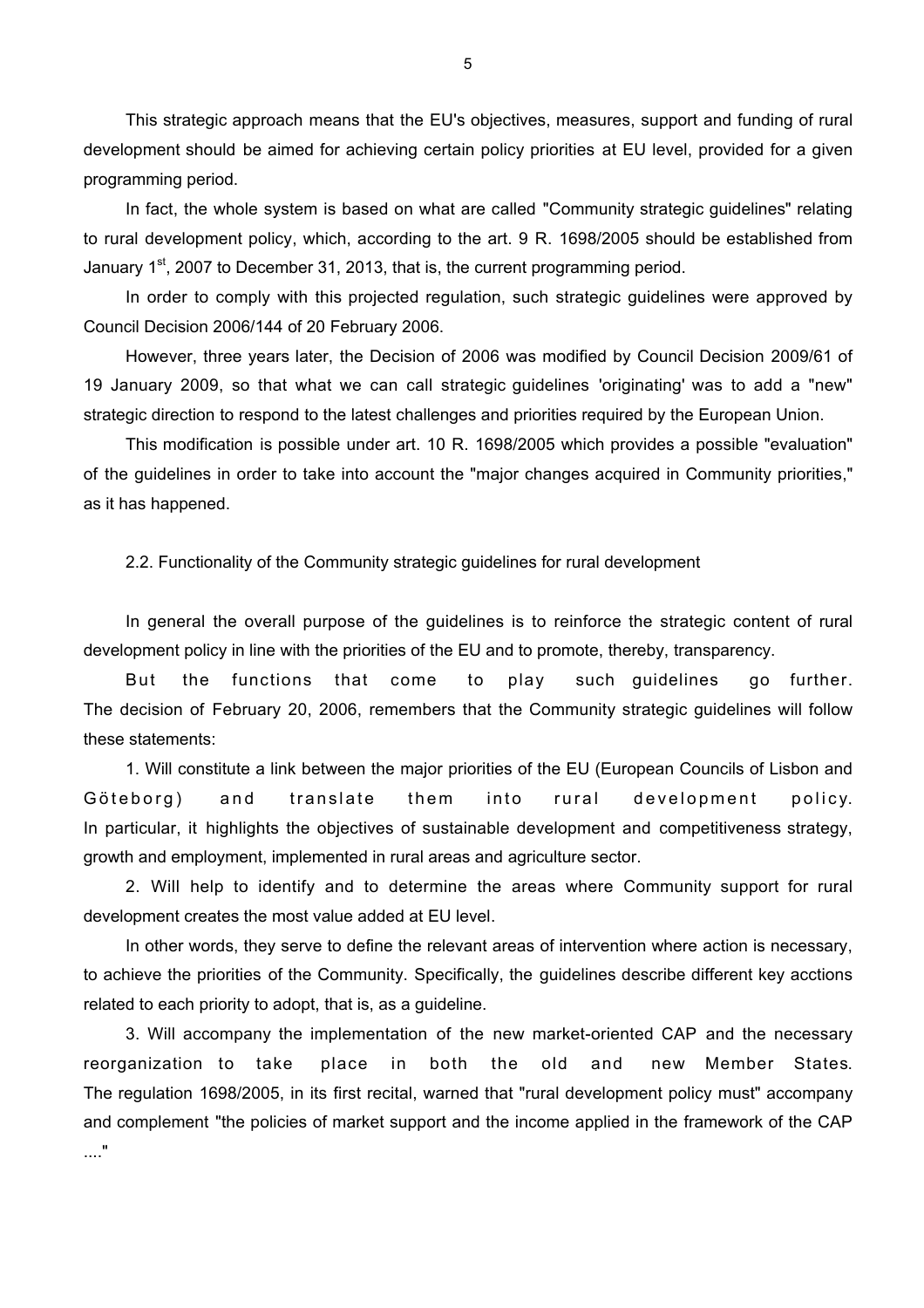4. Will help to ensure consistency with other EU policies, especially with economic and social cohesion and environmental policy.

5. Will facilitate and guide the planning of rural development in the States.

Indeed, both national strategic plans and government programs for rural development (which put into effect the themes of action and specific measures to support rural development) should be based on strategies and community priorities (while not forgeting its national or regional priorities, given the expected co-financing system, so it also requires a coordinated effort among them).

In short, the Community guidelines constitute the "commun theme" of the whole policy of support to rural development in the EU.

### 2.3. Strategic Guidelines 'originating' of 2006

The first version of the Decision of 20 February 2006 articulated four main priorities for rural development for the period 2007 to 2013, which can be summarized as "competitiveness", "environment", "quality of life-diversification," and "LEADER approach."

These four basic guidelines coincide with the big four 'themes', which determine the support and rural development measures in the R. 1698/2005, as discussed below.

a) First of all, "improvement of the competitiveness of agricultural and forestry sectors" is being implemented.

It highlights the enormous potential possessed by the agriculture, forestry and agrifood sector and the need to encourage consolidate and streamline them. It is therefore committed to expanding the range of high quality and high added value, in response to the market demands of European and global consumption.

Priorities are based on investment in physical and human capital on the one hand, as well as promotion of the quality of agricultural production on the other.

For such objectives it is essential the transfer of knowledge, innovation and modernization of structures.

This first guideline can be described as the "most agrarian" of all, since it seeks to impact directly on the productive structures of agriculture and on the modernization of farms, while abandoning the mass production orientation, and seeking more market orientation and quality of production, meeting the demands of consumers, all in line with recent reforms of the first theme of the CAP and the policy of decoupling direct support.

b) Secondly, it is the "improvement of the environment and the countryside." The basic objective pursued by this guideline focuses on the protection and improvement of natural resources and landscapes in rural areas of the EU.

6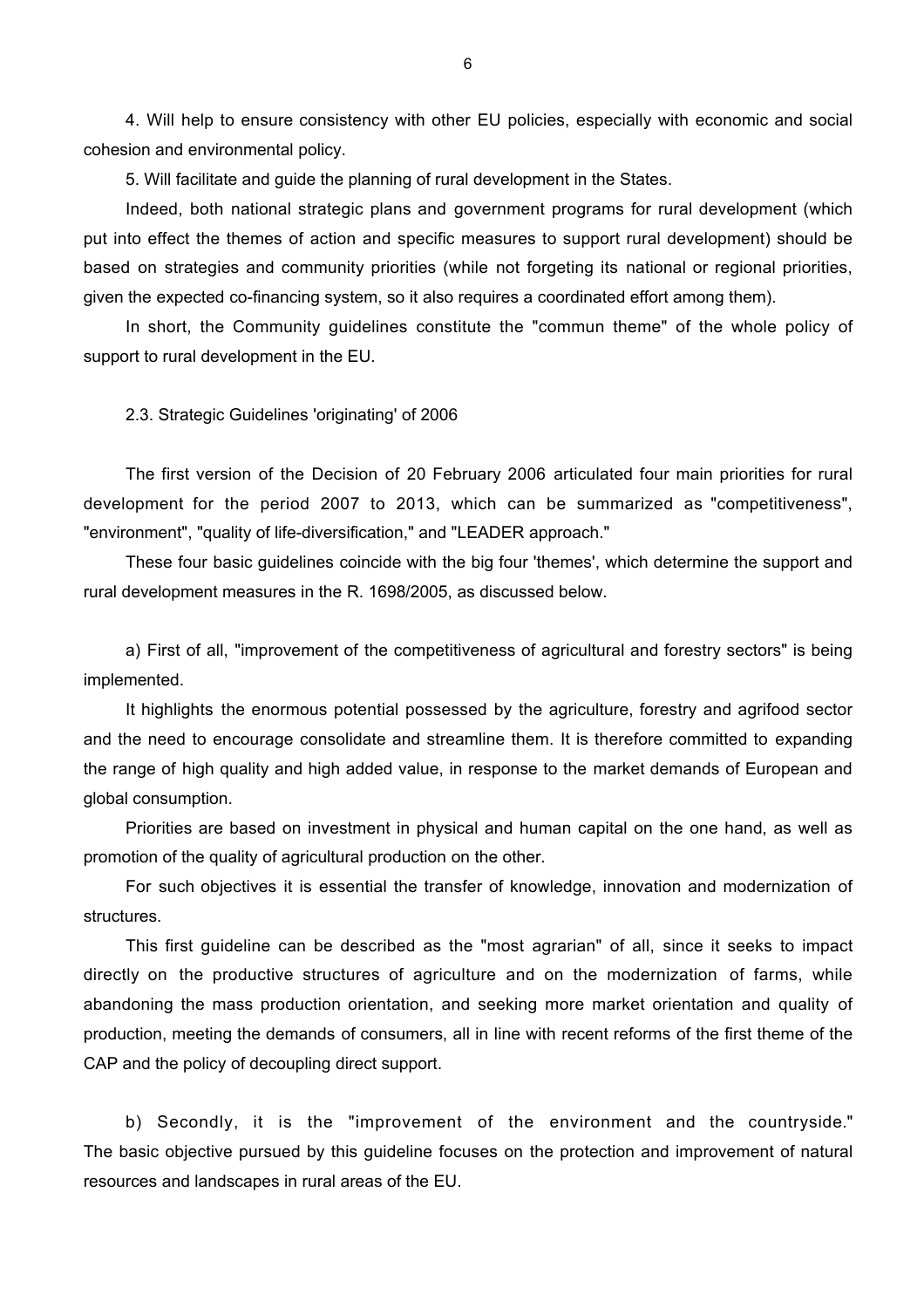In this framework, three priority areas are identified: to protect biodiversity, preserve and develop the agricultural and forest systems of high environmental value as well as traditional agricultural landscapes, water management and combating climate change.

The second strategic guideline is defined by its clear focus on "environment", insisting on exercising the traditional role of agriculture in shaping the landscape, reducing the negative impacts caused by the agricultural sector in nature, and strengthening the positive ones, as the protection of scarce and fragile natural resources.

c) Thirdly, it places the "improvement of the quality of life in rural areas and encouraging the diversification of the rural economy."

The key priority here is clear: creation of employment opportunities and properly work conditions for the growth of rural areas.

The ultimate goal of this strategy is committed to reversing the trend currently observed in large rural areas: economic and social crisis, abandonment of the countryside and depopulation of rural areas.

This strategy is also committed to the establishment of living and working conditions that make life much more attractive in rural areas, especially for younger generations.

We can qualify this guideline as the most "social and territorial" one, as it promotes the balance of the territory, preventing degradation and progressive abandonment of rural areas, promoting social- economic and social-labour measures, in order to secure the current resident population in the country, while attracting more people and families to it.

d) In fourth and final place, it appears the "development of local capacity for employment creation and diversification."

It is designed as an instrumental guideline, to be used for achieving the other three strategic guidelines (specially linked to the third quality of life and diversification), but this time from the standpoint of local and endogenous approach.

Indeed, it opens the possibility of combining the three objectives (competitiveness, environment and quality of life / diversification) in the context of a local community development strategy based on local needs and characteristics.

Especially it aims the horizontal priority of improving governance and mobilize the potential of endogenous development in rural areas.

Obviously, this last guideline is rated by its strong "local and instrumental approach."

2.4. The "new" strategic guideline introduced in 2009 in order to meet the new challenges of the agriculture and rural areas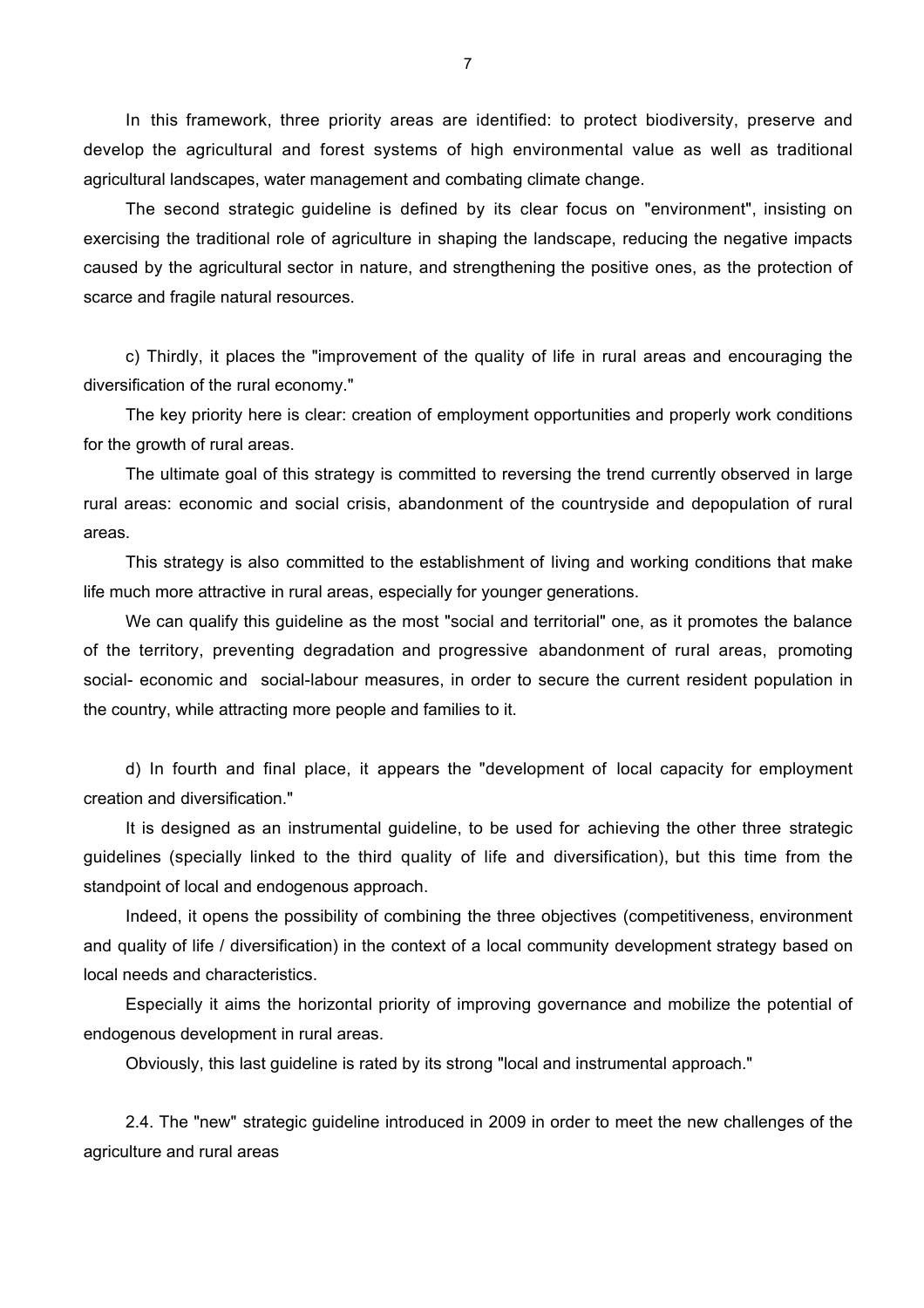As we know, the article 10 of the R. 1698/2005 allows an evaluation of the Community strategic guidelines in the light of new and relevant priorities pursued by the EU, or in order to take account of major changes in these community priorities.

On such a normative basis, the evaluation of the CAP reforms conducted in 2003, has indicated that the climate change, renewable energies, water management, biodiversity and dairy restructuring are new situations that European agriculture must face.

The Decision of 2006, which was modified in 2009, insists in qualifying these issues as "matters of crucial importance to be faced by rural areas, agriculture and forestry in Europe." Thus, the objectives related to these priorities should be strengthened in rural development programs.

The new priorities that reorganise the community guidelines of the rural development policy, have been highlighted in several conclusions presented by the European Council.

Regarding climate change and renewable energy, in order to meet the political and legal commitments undertaken by the Community under the Kyoto Protocol, it is necessary to include the conclusions of the Presidency of the Council taken place on the 8 and 9 of March, 2007, that are committed to the reduction by at least 20% of emissions of greenhouse gases by 2020 compared to 1990, and also setting a 20% mandatory use of renewable energy sources by 2020, including a 10% for the portion of biofuels in petrol and diesel consumption for transport.

As part of this global priority, agriculture and forestry sectors can participate in a relevant way in the fight against climate change in two major areas:

a) Facilitating carbon capture and continuing to reduce greenhouse gases emissions.

b) Providing the raw material for bioenergy and biofuels from biomass, agricultural and forestry residues and energy crops.

Secondly, regarding the relative priority of water management policy, the Council conclusions of the 30th October of 2007 on 'Water scarcity and drought ", revealed that those issues related to water management in the agriculture should be further addressed.

Other issue that should also be taken into account in this field is the full implementation of the current Water Framework Directive (Directive 2000/60/EC, of October 23, 2000).

We sholud not forget that agriculture and forestry sectors are the main consumers of water, so the introduction of sustainability benchmarks for the use water, a scarce and precious resource, is determine as unavoidable.

Such sustainability should be applied according to the amount of water consumed by the agriculture sector (water saving measures for irrigation, modernization of irrigation systems, drip irrigation, infrastructure and review of water transmission pipelines, etc..) as to the water quality (regular monitoring of water pollution, combating water pollution by nitrates from agricultural sources, etc.).

The primary objective is to implement on the agriculture sector some more sustainable practices for water management to ensure sufficient quantity and quality of water in the future.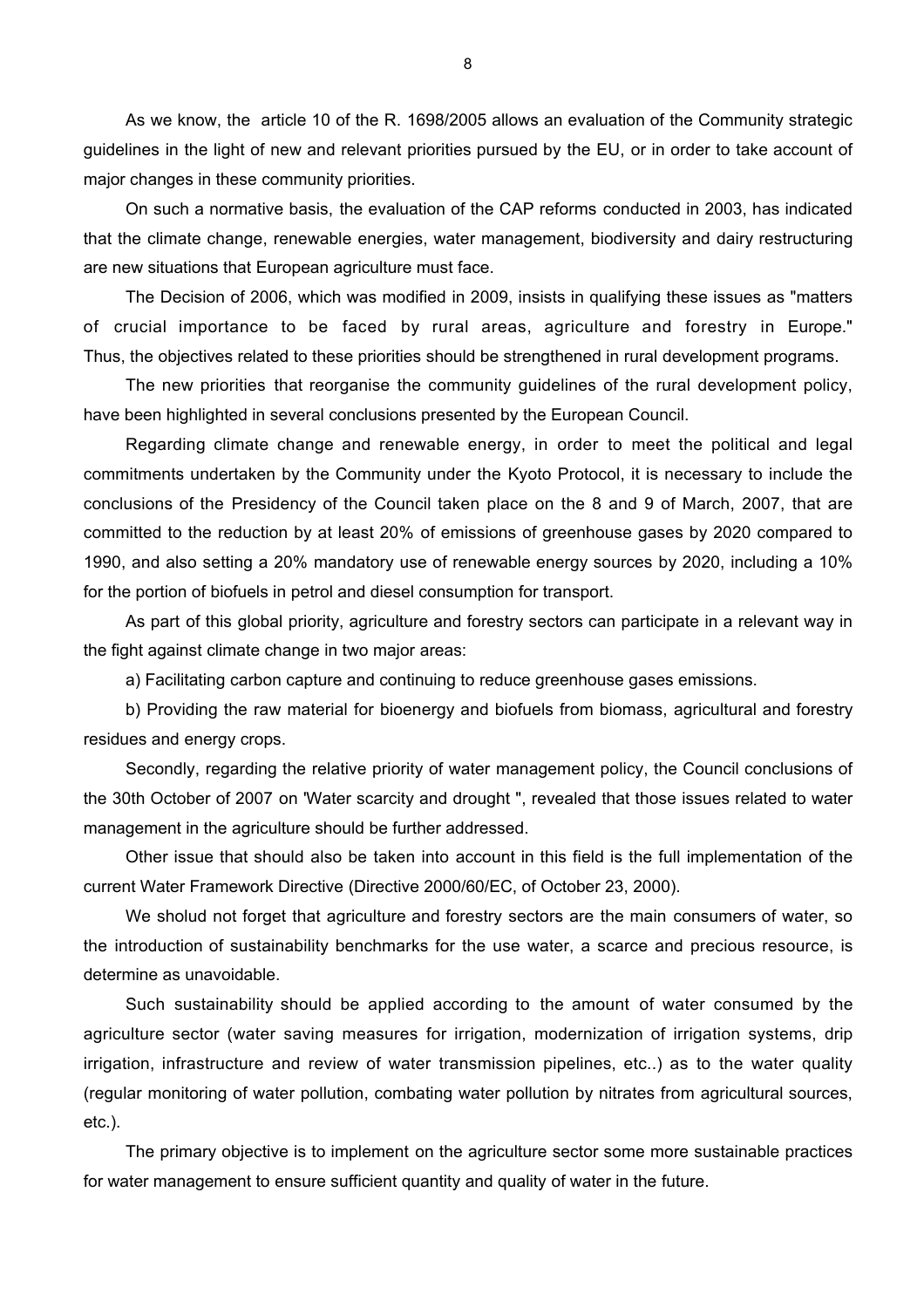On third place, as it affects biodiversity, the Council conclusions of 18th December of 2006 entitled "Halting the loss of biodiversity," insisted that the protection of biodiversity remains being a major challenge, and that despite the important consecutive achievements, the goals in this area will need additional efforts.

In fact, the objective of halting the decline of biodiversity by 2010 has not been achieved.

We should not forget that much of the biodiversity of the EU depends on agriculture and forestry.

Finally, regarding the restructuring of the dairy sector, primarily is it recogniced the contribution of the sector to the maintenance of rural areas, especially in disadvantaged regions.

This sector is affected mainly by the disappearance in 2015 of the milk quota scheme (Regulation 1234/2007 of 22 October 2007 on the Common Organisation of Agricultural Markets, single CMO), which require to milk producers to adapt to the new market conditions, and to this end, assistance and support measures are offered to them in order to tackle the challenge of restructuring the sector and ensure a 'soft landing' of it.

In conclusion, as shown, most of the new priorities required by the EU are linked to the global strategy to combat climate change, whether in the field of mitigation or adaptation to the climate change.

The new Community strategic guideline proposes, as a guideline, to undertake several key actions whose realization is faced by the Member States through their national strategic plans and their national rural development programs, as discussed in the next section.

### 3. RURAL DEVELOPMENT BENEFITS: THE FOUR AXIS OF REGULATION 1698/2005

3.1. Instruments that constitute the organizational structure for implementing rural development policy

From the organizational and structural point of view, the EU policy for rural development, in terms of common European policy, is based on the strategic community guidelines for rural development, as discussed in the previous section.

On these basis and a common approach, each Member State submitted its own national strategic plan framework which sets out the priorities that the EAFRD should pay attention to and the financial resources, and the priorities of that state.

This national strategic plan should ensure the coherence of EU support for rural development with the guidelines of the EU, while ensuring adequate coordination among different priorities: community, national and regional priorities.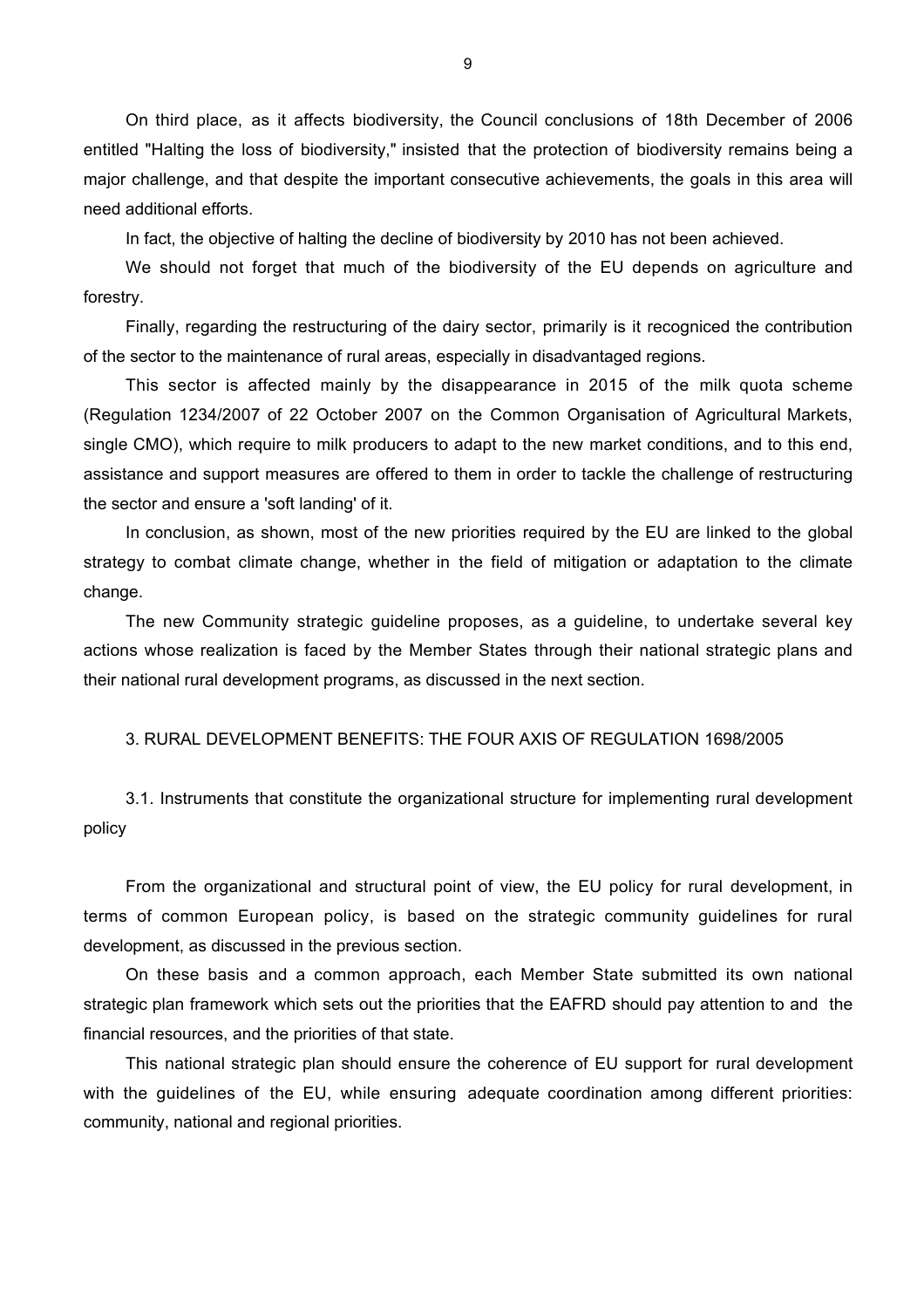The next level of performance is the preparation of rural development programs, which apply at state level, the national plan and execute the selected priorities. Rural development programs are structured around four main "axes" as defined in the R. 1698/2005.

Finally, each "axis" features a number of specific measures, adequately described, whose benefits are requested under the EAFRD.

3.2. The "four community axis" of rural development

According to the article 2 of R. 1698/2005, an "axis" is defined as "one coherent group of measures with targeted objectives that directly result from their implementation and contribute to one or more of the objectives set out in Article 4".

"Measure" is defined as "a serial of operations that contribute to the implementation of a theme."

And finally the term "operation" refers to "a project, contract, agreement or other action, selected according to the criteria established for the rural development program and implemented by one or more beneficiaries."

The four axis of Rural Development R. 1698/2005 point out the priorities and guidelines of the EU in the framework of its rural development policy. Those, in essence, are focused on three main areas: a) food economics, b) the environment, c) the rural economy and population.

a) Axis 1: competitiveness

The axis 1 is called "increasing the competitiveness of agriculture and forestry."

The first axis focuses on the development of a strategy to strengthen and adapt the manpower (human capital), physical potential (physical capital) and quality of agricultural production.

As we can see, this axis reasserts much of the traditional structural measures that have accompanied the CAP in recent decades.

As regards the "human potential", it is planned to introduce a series of measures relating to training and information, including dissemination of knowledge; the installation of young farmers (it means those under 40 years old) to early retirement of farmers and farm workers ( those who are at least 55 years old and give up their farm to a younger one), the use of advisory services by farmers and foresters, and the setting up of management, relief and advisory services for farms, as well as advisory services for forestry.

Regarding the "physical potential", it is necessary to implement measures for the modernization of farms (representing investments to improve their overall performance), to increase the economic value of forests (both public and private) and the added value of agricultural and forestry products, to the promotion of the creation of new products, processes and technologies in the agriculture, food and forestry sector, to the improvement and development of agricultural and forestry infrastructure, as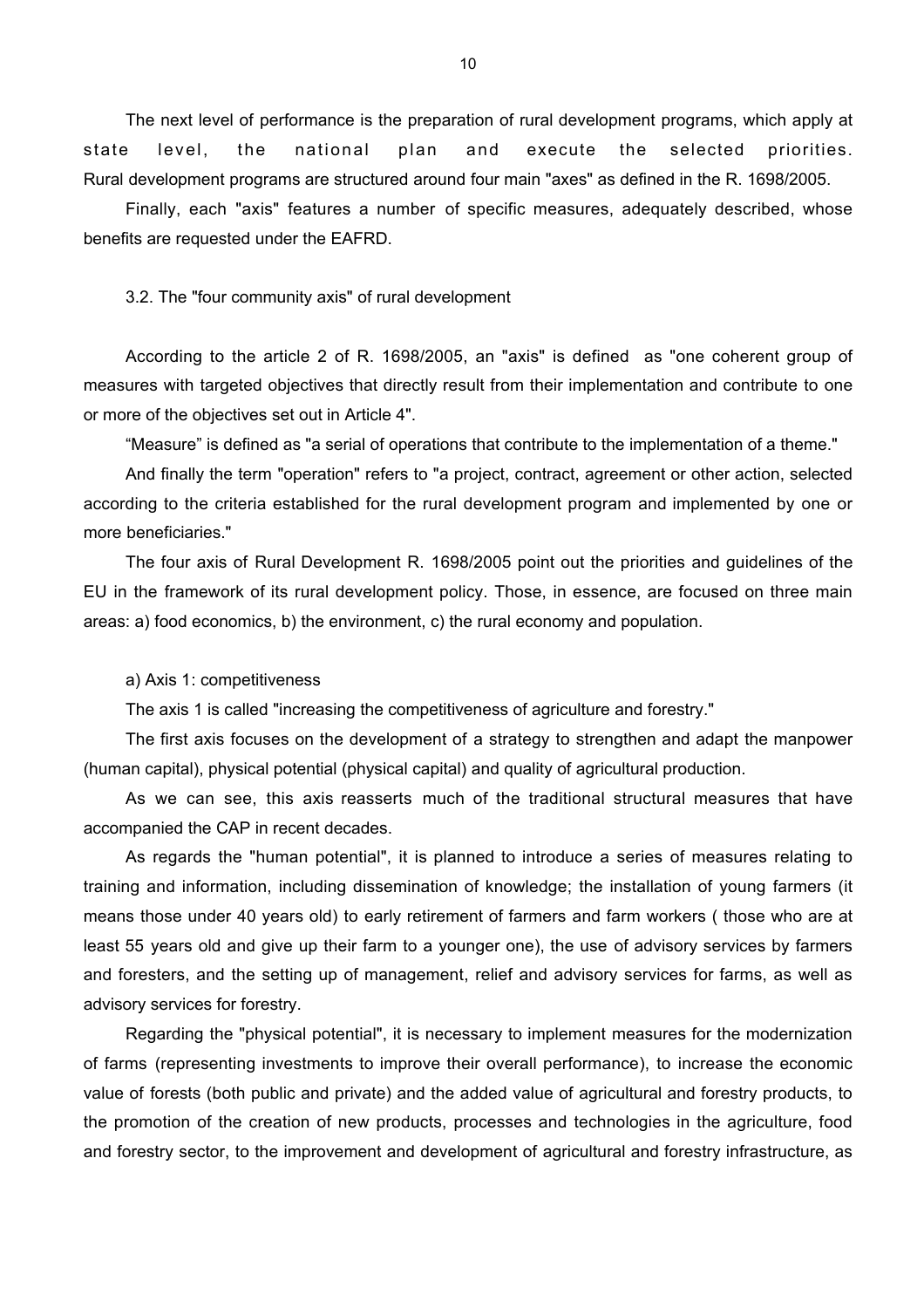well as the reconstitution of the agricultural production potential damaged by natural disasters (fires, floods, pests, etc.). and the implementation of proper preventive measures.

Regarding to the "quality of production and agricultural products" , some measures are implemented to help farmers to meet the regulations based on Community law (concerning the environment, public health, animal health, work safety ...) to encourage the participation of the farmers in programs related to food quality (visibility of the product to the consumer, increase marketing opportunities ...) and support to the producer groups in the development of marketing activities and promotion of high quality products (consumer awareness about the presence and characteristics of such products).

### b) Axis 2: Environment

The second axis is called "improving the environment and the countryside." And is focused on building land management systems and methods for agriculture and forestry that respect environmental sustainability.

It is shown by the implementation of land use methods that are compatible with the need to preserve the environment, natural landscape and protect and enhance natural resources.

In short, this second axis aims to preserve traditional farming and forestry systems of high environmental value and cultural landscapes of european rural areas.

As part of the management of agricultural land, it includes measures to compensate the natural handicaps in mountain areas and other areas in difficulty (to maintain the continued use of the land in such areas); the " Natura 2000 " support (areas of recognized ecological and environmental value), or agri-environment support (environmental services from farmers to society; compatibility among agricultural production, improvement and protection of the environment, landscape, natural resources , soil and genetic diversity), among others.

Meanwhile, in the context of 'management of forest lands, " the actions and support for first afforestation of agricultural land or farm (to expand forest resources, encourage biodiversity ...) system implementation agroforestry (combining extensive agriculture and timber production and forest products of superior quality), the potential recovery of the forest (fire and natural disasters ...), or benefits intended for the forest environment, stand out among others.

c) Third axis: Quality of life and diversification

This axis is called "quality of life in rural areas and diversification of rural economy".

This third axis of rural development addresses the need to orient the changes affecting rural areas through measures that promote the diversification of agricultural activities, their orientation towards non-agricultural activities and the development of non-agricultural sectors, promoting employment, improving basic services, including local access to information technologies (ICT), etc.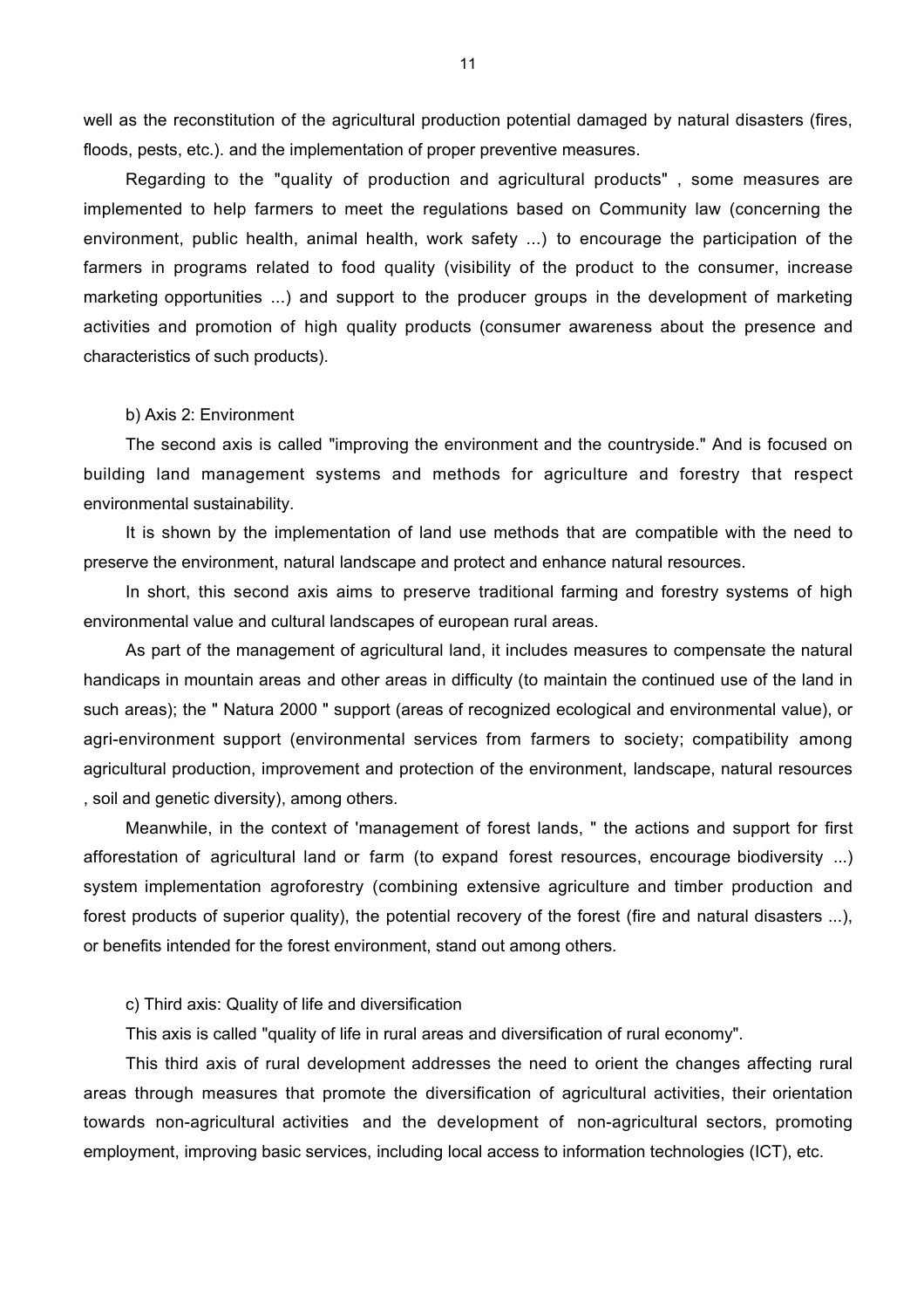It contributes to the local infrastructure development and human capital in rural areas in order to improve the growth conditions and employment creation in all sectors and the diversification of economic activities.

In short, it refers to the promotion of the investments that help to increase the attractive of rural areas and reverse the trend towards economic and social decline and depopulation of the countryside.

As it affects the "quality of life of rural areas", the measures will encourage the provision of basic services for the rural economy and population (including cultural and leisure activities, among others), the renewal and development of rural populations, and the preservation and enhancement of rural heritage.

And regarding the "diversification of rural economy" , the measures and support offered are aimed to stimulate economic activities linked to agriculture (such as crafts, recreation and leisure sector, etc.). Especially by the creation of micro companies, and in particular the promotion of tourism activities (among which rural tourism stands out ...).

### d) Fourth axis: Leader

Based on the experience of the Leader, the fourth and final Axis introduces possibilities for innovative governance, based on local rural development approaches that are originated from the basis. The fourth Axis connects mainly with the objective of improving the quality of life in rural areas and the diversification of the rural economy, without discarding its applicability to other thematic areas.

In this line of action, the implementation of local development strategies can reinforce the territorial coherence and synergy among the different measures that are aimed, in general terms, at the economy and rural population. Therefore, measures related to the rural economy in general terms, should be preferably implemented through local development strategies.

It aims for the Leader initiative, considering that it has reached a certain maturity level that enables rural areas to implement the Leader approach in the broader context of overall rural development planning.

It is therefore necessary to extend the basic principles of the Leader approach to the programs that include a specific axis and to define the local action groups and the measures that will take place through the given support.

3.3. Regulatory modifications of R. 1698/2005 to meet the new challenges and european priorities related to rural development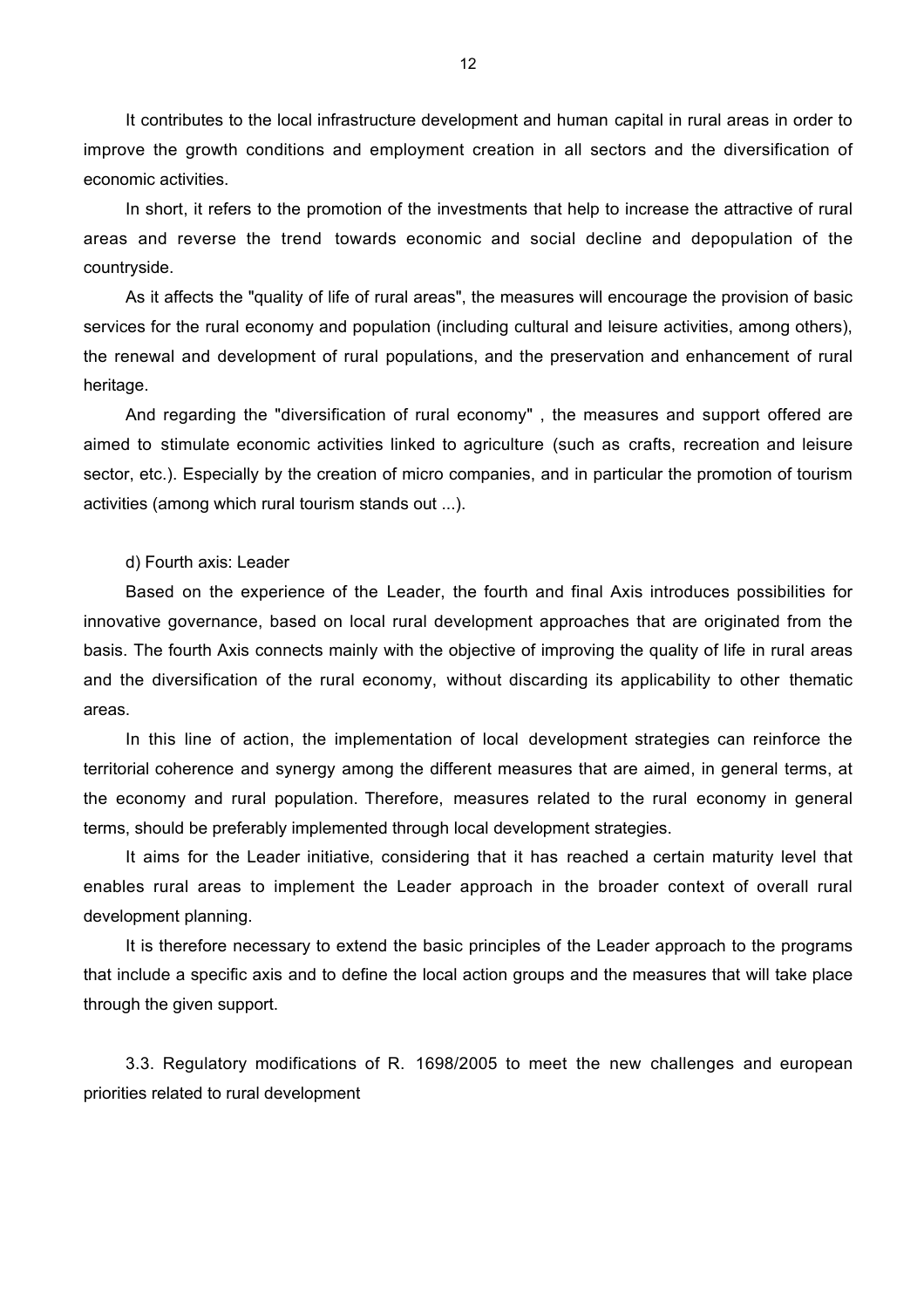In the light of the new challenges, the priorities and strategic guidelines incorporated into the rural development policy after the evaluation of the CAP reforms, as well as the originating strategic guidelines established in 2006, it has been necessary to modify part of the R. 1698/2005.

This modification has been conducted by the Regulation 74/2009, of January 19, 2009 and Regulation 473/2009 of May 25, 2009, which introduced several changes in R. 1698/2005 to influence on the new priorities: climate change, renewable energies, water management, biodiversity, and the restructuring of the dairy sector, while considering "crucial new challenges for European agriculture", at which the development of broadband Internet in rural areas must be added.

It must be said that most of these alleged "new priorities" actually were already referred -to a greater or lesser extent- , in the originating Community strategic guidelines and in Regulation 1698/2005. In fact, these rules are not lacking of direct allusions to the objectives of climate change, protecting biodiversity, the promotion of renewable energy, water protection, etc.., Especially in the context of the second Axis about measures and benefits (on improving the environment and the countryside).

What has occurred now is the expressly mobilization of a greater commitment and funding from the EU to achieve these objectives and priorities.

The key strategic ingredient of the current legislative reforms, is focused on the review of state rural development planning for each Member State in order to include in their various state operations related to the new EU priorities.

In this sense, the new article 16 bis of R. 1698/2005 required the States to carry out the review of their programs before December 31, 2009, including "types of operations that contain the following priorities as described in the Community strategic guidelines and furhter specified in the national strategic plans :

a) Climate change;

b) renewable energy;

c) water management;

d) biodiversity;

e) support measures to restructure of the dairy sector;

f) innovation linked to the priorities mentioned in points a) to d);

g) development of broadband Internet infrastructure in rural areas ".

In Annexes II and III of R. 1698/2005 (also modified) it is shown an outline list of such types of operations and their potential effects.

The revised rural development programs should be forwarded to the Commission by July 15, 2009, although the new additional funding for new priorities could be implemented from January 1, 2009 until the end of the regular programming period which is, December 31, 2013.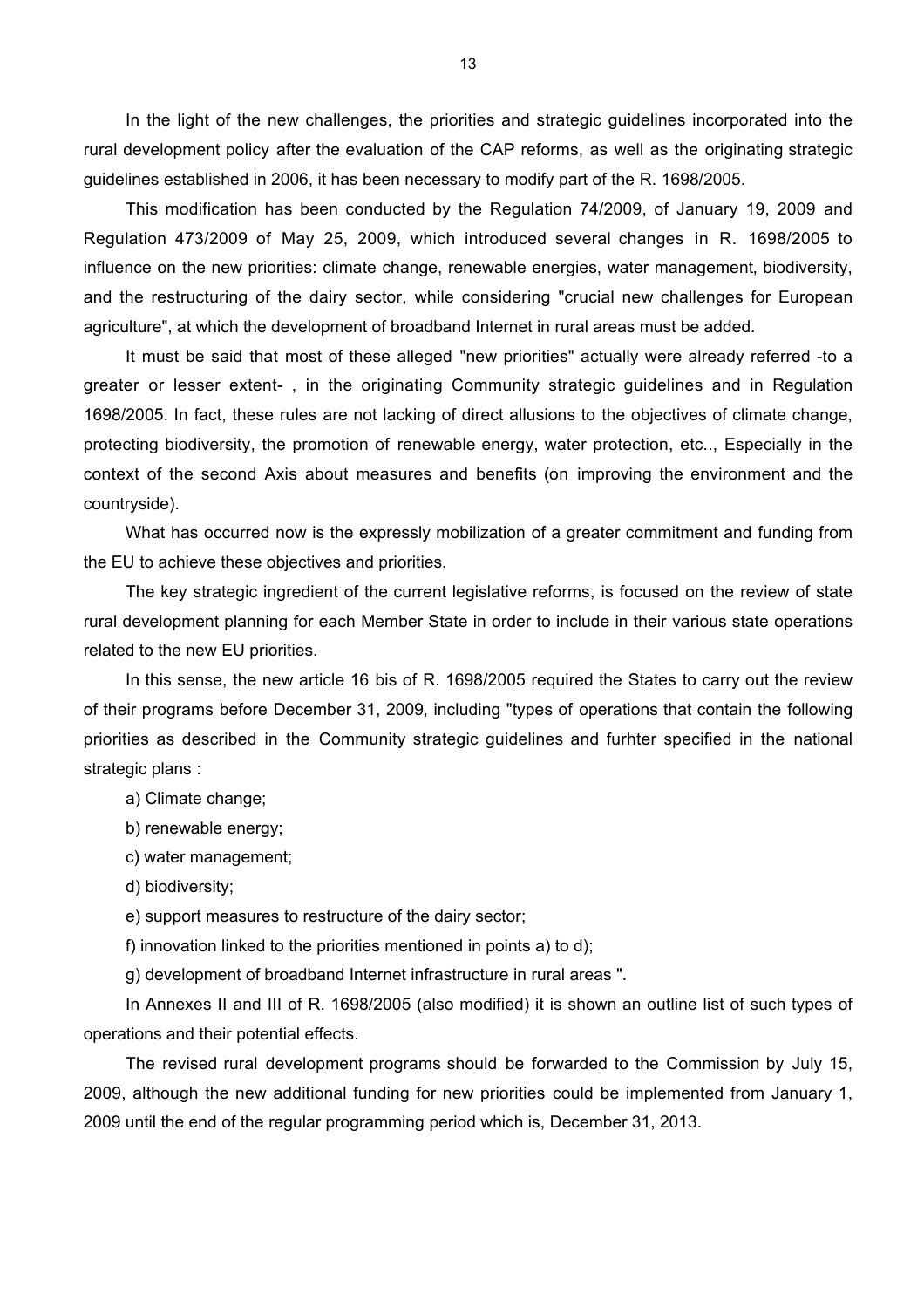On another hand, in order to support the forced reorganization of farms (like dairy) that are affected by the reform of a Common Market Organisation (as occurs on the dairy sector of CMO and the disappearance of the fees), it have been included, among others, aids to diversify their activity.

However, the perception of the new benefits are commited to specific conditions tailored to the restructuring process and to the extent that there is a considerable loss of payments related to the direct income benefits.

Thus, under the new Article 35.bis, the benefits to support farms that are being restructured, including the benefits intended for diversify their activities outside agriculture, will be granted only to producers whose direct payments are reduced from 2010 by more than 25% compared to 2009 in accordance with Regulation 1782/2003 and to those who submit a business plan.

In addition, it is a transitional benefit, as it will be paid as a decreasing flat-rate benefit, and only during the years 2011, 2012 and 2013.

3.4. Funding of the benefits to support rural development intended for the new Community strategic priorities

It is obvious and evident that if the financial perspectives regarding rural development for 2007- 2013 were already closed, without a priori possibility of allocating additional money to the second pillar of the CAP, the "untimely" introduction of new Community priorities and the communitary mandate concerning the States to include them in their rural development programs as specific measures and activities, involved the need to articulate a set of extra funding system.

Along this line of action, the European Council on December 11 and 12, 2008, approved the socalled "European Economic Recovery Plan", which foresees the introduction of priority actions that enable the economies of the States to adapt more quickly to the current challenges.

In practice, the amount of funding for the Recovery Plan rises to 200,000 million euros. Then, from that amount it was determined to give to the EAFRD and the Member States a total of EUR 1,020 million, to be placed in providing economic measures and materials directly related to the new strategic priorities for rural development, called "new challenges".

In order to explain the new priorities, to the additional financial resources from the European Recovery Plan, will be added the resources from the compulsory modulation of Articles 9 and 10 of Regulation 73/2009 (direct payments and lump sum) and the amounts generated in accordance with Article 136 of the Regulation 73/2009. The realization of the expense is referred in the new paragraph of Article 69 of 5.bis R. 1698/2005.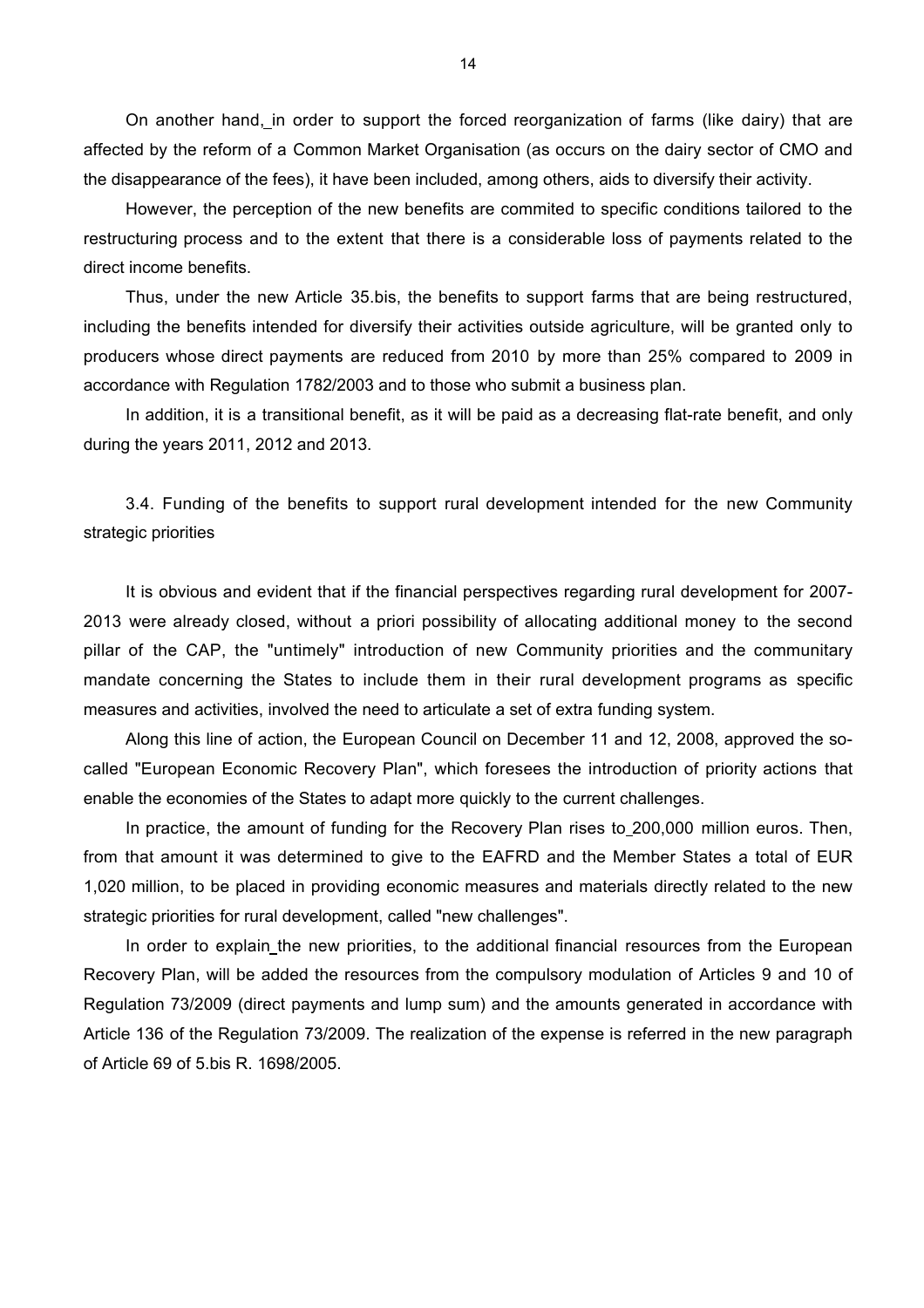### 4. RURAL DEVELOPMENT POLICY IN THE 2020 HORIZON

### 4.1. Future challenges and strategic objectives

Last November 18, 2010 the European Commission approved the final COM Communication (2010) 672, entitled " Meeting the food, natural resources and territorial challenges of the future."

The Commission is concerned about the long-term future of the CAP, about the European agriculture and rural areas, facing factors such as the crisis in agriculture and the new challenges, which leads to the necessary choice of the appropriate strategies for the future reform of the CAP.

The abovementioned final Communication COM (2010) 672, seems to accept the idea of maintaining a strong and structured CAP in the current two themes, being reoriented towards new strategic goals.

Regarding rural development, the main challenges outlined are:

1. Concernig the environment:

On one hand, rural areas and the activities developed there (agriculture, forestry ...) should be able to offer "public goods" to the society, specially from an environmental nature, that would be adequately paid.

Among such "public goods" we can name the landscape, the biodiversity of agricultural land, climate stability and a greater capacity to respond to natural disasters (floods, droughts, fires ...).

On the other hand, the agricultural sector should further contribute to reduce emissions of greenhouse gases, releasing their potential in the context of climate change mitigation and adaptation to its harmful consequences.

Finally, the challenge of the agricultural practices which have an excessive damaging pressure on the environment and that are causing the depletion of natural resources (soil, water ...) and habitats (biodiversity) must be faced with greater momentum.

2. Regarding the regional balance:

The challenge is to maintain viable and vibrant rural communities, where agriculture is an essential economic activity which generates local employment and is able to produce multiple benefits such as economic, social, environmental and territorial. In turn, the diversification of the economic activities in the rural areas should be strengthened further, for example, those that affect the food industry, tourism, craft or trade. In the same way, the challenges associated with the consolidation of youth and women in rural areas are outstanding, it means, their consolidation in a place where they can fairly live and work. There remains the challenge of fixing the rural population, increasing their dynamism, initiative and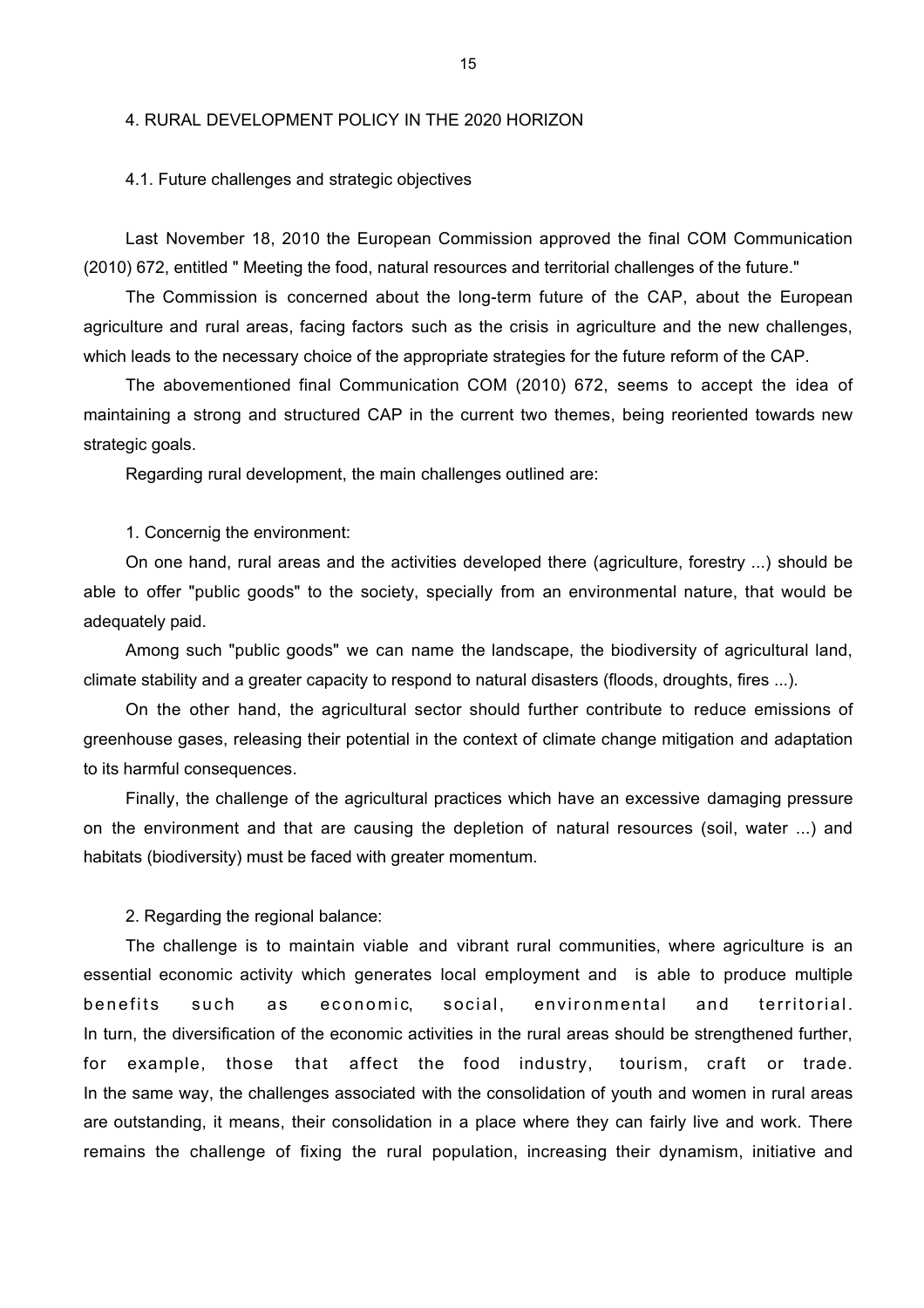participation and, ultimately, the challenge of territorial and economic backbone of rural areas and promoting social cohesion.

Thus, the three main strategic objectives which rural development must contribute to are:

a) The competitiveness of agriculture through innovation, restructuring and better use of available resources.

b) The sustainable management of natural resources, protecting the environment, fighting climate change, protecting natural areas and maintaining the productive capacity of the earth.

c) The balanced territorial development of rural areas in the EU, strengthening the role and the capacities of rural population and improving their living, work, leisure and relationships conditions, among others.

4.2. Tools and instruments

In the context of a future CAP reform, the general principles, the challenges and strategic objectives must be translated into practical verifiable results, in other words, the pure desideratum theory should be definetly spent into practice, which includes the facts and the benefits achieved.

To this end, the "The CAP for 2020" Communication establishes a series of mechanisms for practical implementation of the objectives.

As a general principle, it is seeked to lead rural development to a more results-based process and to the effective progress achieved. Thus, the programs should include quantified objectives at EU level.

After that, he implementation of a wide range of tools for implementing rural development policy is defended. These include infrastructure investments, payments for environmental goods and services, support for measures to combat climate change, support for innovation and capacity building, support for the creation of local business, etc. .

On the other hand, it is committed to the establishment of 'risk management' instruments, which aims to combat market volatility that causes a high variability of the income received by farmers, and to face the risks associated with the production and the income.

In this regard, the creation of a new instrument of stabilization compatible with the WTO green box as well as the increase of the benefits received for the insurance instruments and the increase of the investment funds is proposed.

Finally, in the context of ensuring increased competitiveness of the agricultural sector, it is committed to improving the quality and promotion of the products.

16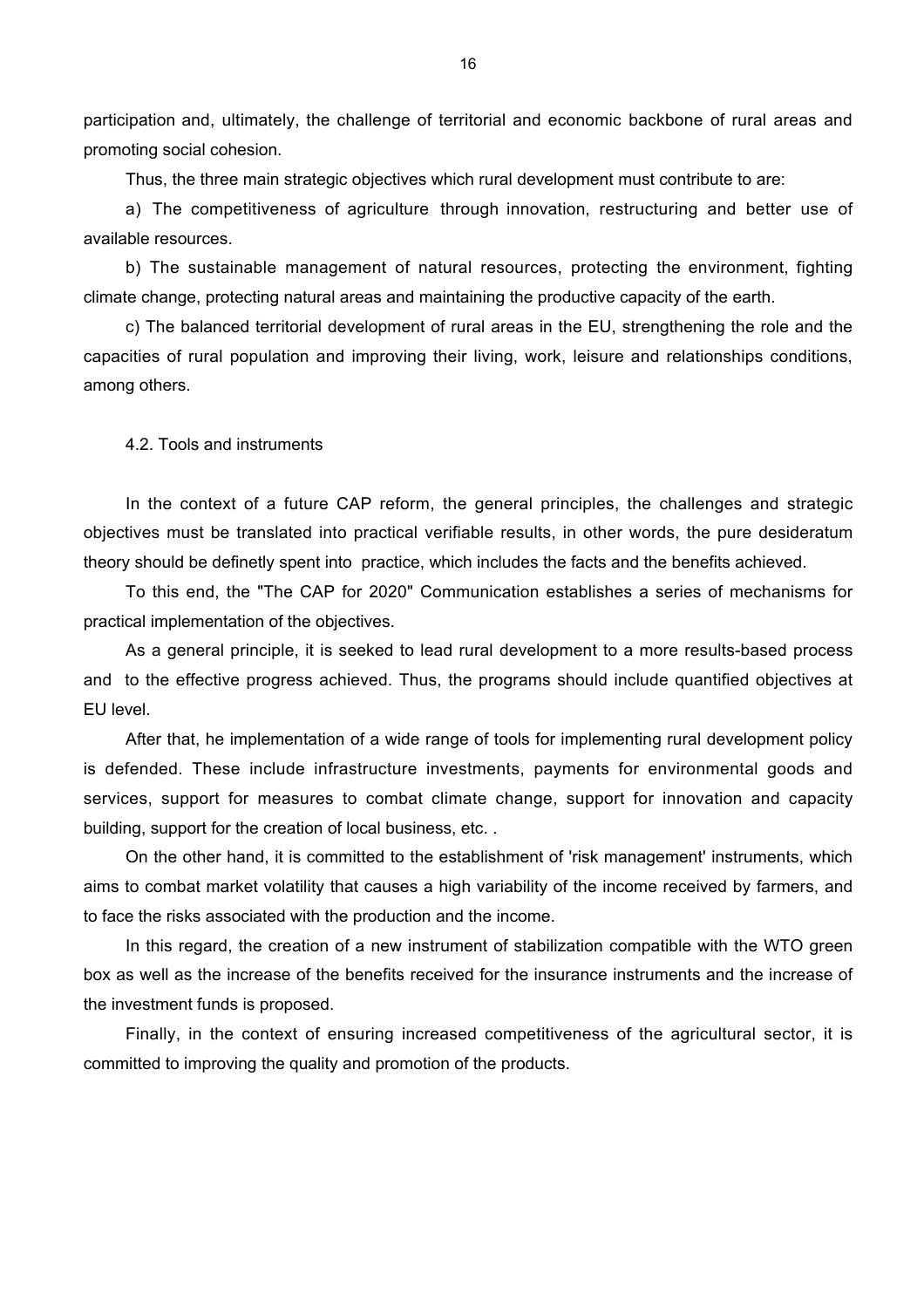#### 4.3. Three political options for future reform

The Communication of "The CAP for 2020," Commission presents three possible directions to follow when entering long-term changes in the CAP, which are necessary to meet the new challenges and strategic objectives.

The first option, which we can describe as "low intensity", is committed to gradual changes and to make adaptations and improvements to the CAP, while ensuring the continuity and stability of the current CAP.

Regarding rural development, this first option is commited to maintaining the orientation of the CAP health checking (increase of funds in the areas of climate change, water, biodiversity, renewable energy and innovation).

The second option of "medium intensity" is committed to a reform with significant adjustments to improve the sustainability of the CAP and the balance among the different objectives, all through adding more specific measures.

This second approach seems more responsive to the economic, environmental and social future, and helps to strengthen the contribution of agriculture and rural areas to the goals of the smart, sustainable and integrated growth of the EU.

In this line of action, the economic benefits for rural development will focus on the environment, climate change, restructuring, innovation and the promotion of local initiatives.

Also, the tools to compensate for the substantial losses of income will be consolidated.

The third option of "greater intensity", opts for a more ambitious reform of the CAP, more focused on achieving environmental objectives and on the fight against climate change.

This suggests the gradual abandonment of the income support and the majority of the market measures, along with a substantial increase of the financial resources for environmental issues or related to climate change in the framework of rural development policy.

In conclusion, in any case the future CAP should be more sustainable, more balanced, more

Focused, easier and more effective, in addition to the response to the needs and expectations of EU citizens.

5. AIMS OF RURAL DEVELOPMENT THROUGH THE LEGAL SYSTEM OF THE UNESCO CONVECTION FOR THE SAFEGUARDING OF THE INTANGIBLE CULTURAL HERITAGE

5.1. The CAP in a complex network of interrelations

As aforementioned, the evolution of the CAP is clearly due to the global strategy linked to the environment, biodiversity and fight against climate change, which acts as a prior resource for the strengthening of agriculture and rural development, to the point that environmental issues are central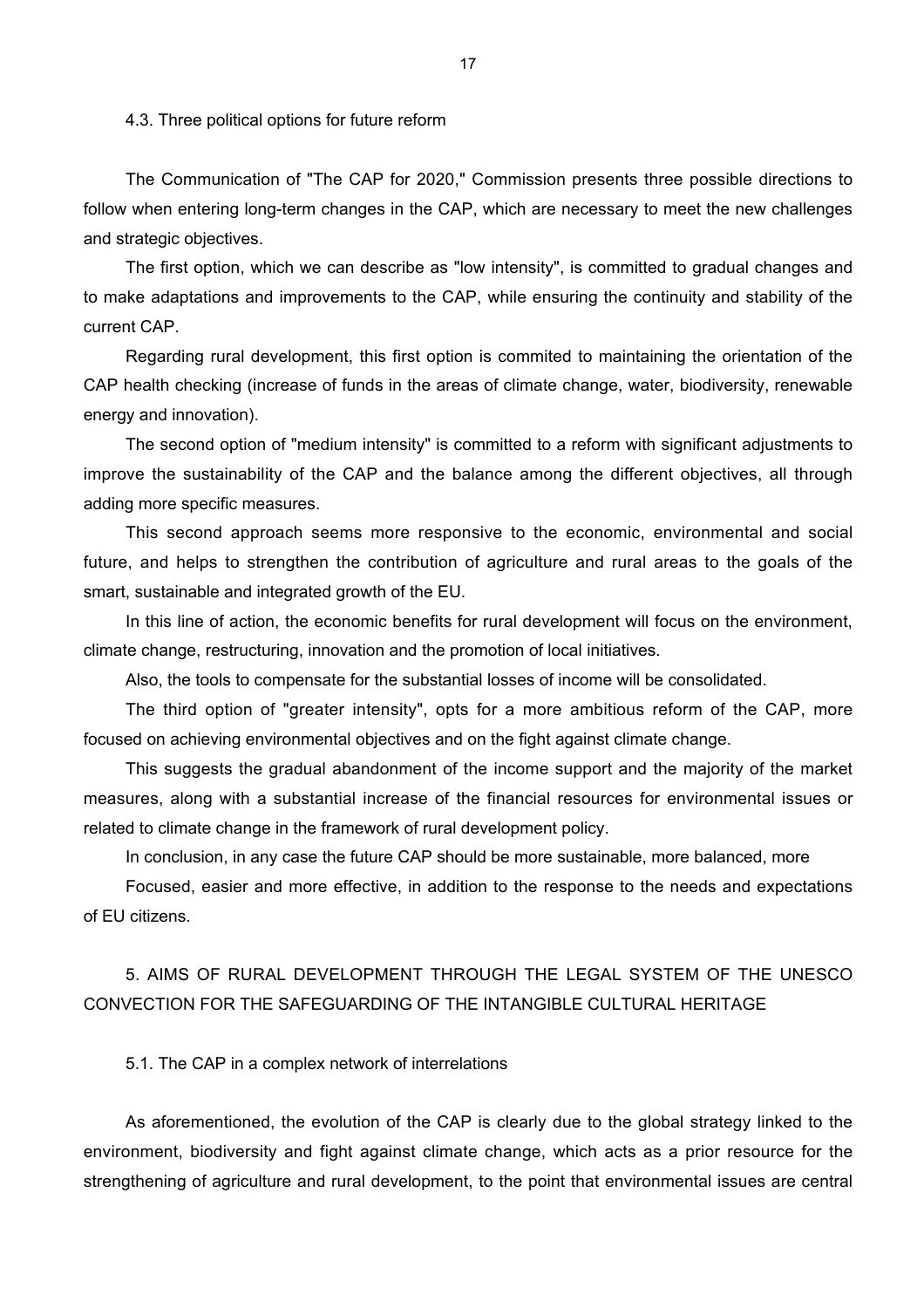for financial priorities; PAC aids and subsidies are more and more linked to reaching the environmental goals, with a gradual abandonment of income supporting measures and of the majority of market measures. Conversely, the process could be also the opposite: the fight against climate change could simply be favoured by a strongly developed agriculture, which only can be reached with an appropriate legislation concerning agricultural structures, such as rural development being possible through an appropriate territorial balance which, likewise, depends on an appropriate legislative policy. This alone would bring the desired impact on the environment, that would unfold in a more profitable economic context.

Evolution is always associated to more sophisticated and ethereal values Like the ones the Common Agricultural Policy is now tirelessly working on, which we refer to as third generation rights, and which claim for a unique attention and are so wellappreciated by its virtue of serving also for political electioneering. What is clear is that they do not cooperate enough to the profitability of the sector, since, as previously stated, one wonders why being the objectives of the CAP increasingly ambitious, agricultural statistics show a gradual slowdown with an alarming reduction in agricultural assets. Just looking at France, one of the most agrarian countries, the second largest exporter of agricultural products where agriculture only represents 2% of the GDP compared to 5% in 1978. Moreover, from 1973 to 2003 it has been reduced by a 20% of the percentage of the agriculture working population. In turn, it has accelerated the ageing of the rural population, quite similar to the European average. Agricultural sector employs a quarter of the total rural workers; only a few decades ago agriculture was a priority, the main economic activity in rural municipalities. The agricultural income in 2009 has decreased a 5.5% over the previous year, with a decrease of 3.9% in the agriculture workload expressed in ALUs. Agriculture and food industries represent 6.6% of total national employment, which went down in 2009 by 5.2% below the whole Spanish economy.

Part of this problem is explained if we look at wrong policies adopted within the PAC, better known on a retrospective. Difficulties are also found in the agricultural sector; on the other hand, each Member State has its agricultural structural shortcomings. As for Spain, there is an added problem: the structure of the State, the agricultural responsibility division between the State and the autonomous communities that are responsible for the management and effective implementation of the agricultural policy, generating different regimes between Communities, separating legislation and uniformity. Besides, this is overlapped by the consequences of international agreements as expressed by Prof. Costato "the will of the States and European Community can only moderately condition the territory orientation and the same protection of the environment, since the rules of the Marrakech Agreement and the resulting state and community policies are directed towards the disincentive against rationality of crop and environmental protection, boosting farmers who grow in irrigated and non-irrigated lands to look at the opposite direction, all undergoing the uncontrolled and uncontrollable world market". But we cannot forget further international instruments contribute, with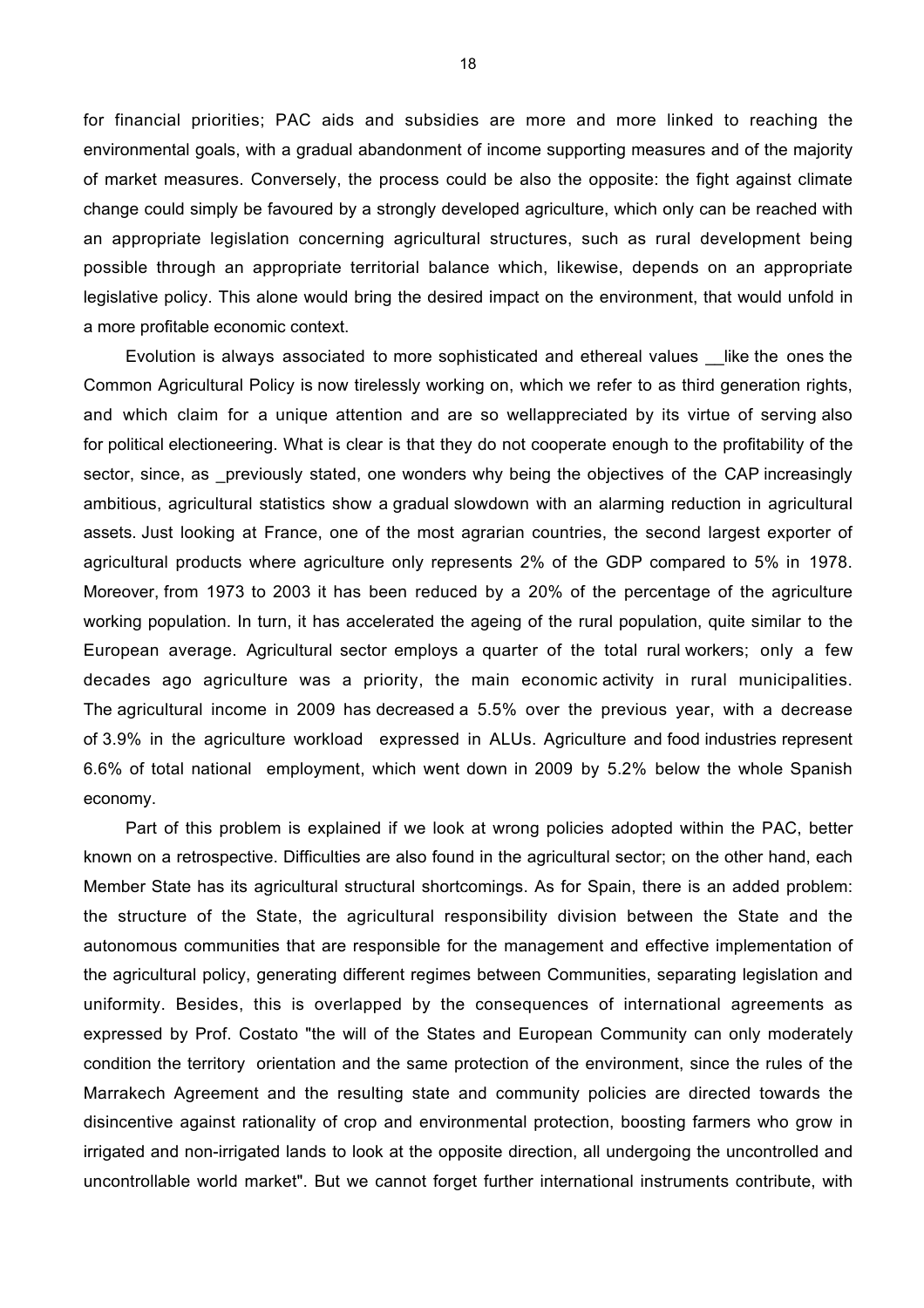their specific legal regime, to strengthening agriculture and rural development. For instance, the UNESCO Convention, signed in Paris on October  $17<sup>th</sup>$  2003 safeguards the Intangible Cultural Heritage. The rest could be also named, but this is the one that better links with the requirements of the CAP. Certainly, its regime is not due coercive, however, it is not a minor instrument designed to complement the CAP policy.

In this sense, we need to analyze interaction between Unesco Convention for the Safeguarding of the Intangible Cultural Heritage and the Common Agricultural Policy through its different legal methods, to strengthen the agricultural sector and rural development.

The challenges of the CAP for 2014-2020 focus on food safety and sufficiency, compliance with environmental commitments and rural development. These goals are values that need to be promoted in the Convention for the Safeguarding of the Intangible Cultural Heritage, not being possible otherwise, as agriculture is the source of local traditions and social identity, values of the Convention that play as a catalyst and a monitor of the processes of globalization and social transformation. This Convention has its own peculiarities and its own legal means, with special impacts on the enhancement of agriculture, environmental policies and rural development, and it should be, at least, valued their complementarity. Thus, the CAP is included in a complex network of interrelationships.

5.2 The challenges of the CAP under the Unesco Convention for the Safeguarding of the Intangible Culture Heritage

A variety of instruments, with their specific characteristics and particular objectives, take place through a certain legal regime in the development of agriculture structure and in favor of territoral cohesion.

As seen in the Brussels document on the challenges of the CAP for the 2014-2020, its goals are set for food safety to meet the global demand for sufficient food, compliance with environmental commitments and rural development or regional balance, which is tried to achieve through different ways, that is, nowadays the options for reforming the CAP system range from direct payments to farmers with a fairer distribution between countries of the EU to the introduction of a variable remuneration based on various factors, including actions to protect the environment. Likewise, the reform of rural development programs could include an increase in funding for projects related to climate change, water, biodiversity, renewable energies and innovation; Another option is to focus action on climate change and environment; in any case, the ultimate goal is the competitiveness of the agricultural sector.

In this document, agriculture active management of natural resources is a key element of the conservation policy for the rural landscape, to fighting against the loss of biodiversity, for the climate change mitigation and adaptation to these changes in accordance to the dynamism of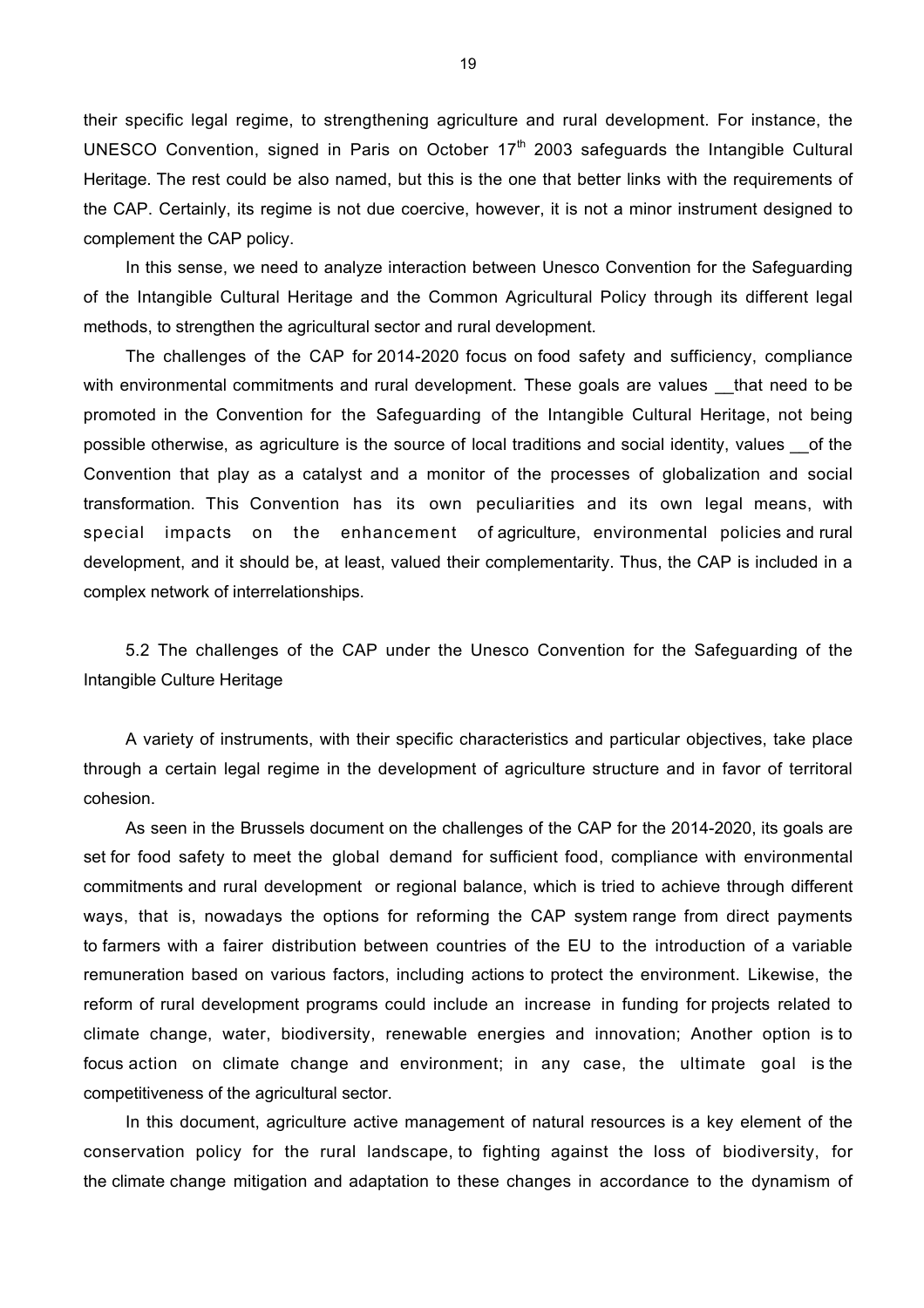the territory and the long-term reorganization of the economy. The document reverses the progressive ruralization trend registered in the past legislation acknowledging the importance of agriculture in rural communities, as it creates employment and is a multiple beneficial source within the economic, social, environmental and territorial areas, having therefore, very positive consequences on consumers. Likewise, its influence on indirect effects is also highlighted since any reduction of farming in Europe means losses in GDP and employment within related economic sectors. The CAP takes three big areas: sustainability, competitiveness and innovation which are largely focused on agriculture. The EU must now exploit its productivity potential as a contribution to the European strategy 2020.

Rural development and territorial cohesion policies that integrate the CAP, show its usefulness as well as reinforce the EU's agricultural sector. Both elements interact and are interdependent, although each particular development requires specific policies. Recent national legislation with a notable rural setting and with little reference to agriculture and its functions, produce the risk of underestimating agriculture. In contrast, it must be highlighted that clear agrarian objectives are a priority, since depopulation of rural areas is accelerating in the face of agricultural activity reduction, and it carries out very negative environmental, agri-food and social consequences. The following document "Communication from the Commission to the European Parliament, the Council, the European Economic and Social Committee and Committee of the Regions", November 22, 2010, on "The CAP in 2020", deals with this issue.

It can be said that, as another leading specialty, the CAP and Community Law are especially economy-focused because their purpose is to simply enhance the agricultural sector apart from their specific and also social and environmental stands, although their priorities are the competitiveness on the said market. Such economic character of the Spanish Common Agricultural Policy reflects the different methodologies used in agricultural community Law which deals with the tradition of continental legal systems, especially as evidenced by Prof. Hudault when he states that it comes from case law, what could be described as the empirical or practical method rather than being a doctrinal construction; in any case, it is closer to these systems than to Codified Law. Moreover, terminology such as the Treaty of Rome (the author states) is no longer the terminology of the Continental rights -taken from Civil Law-, and neither is legal terminology but economic, since Community Law is primarily concerned with the marketing of products.

These same goals are inherent to the Unesco Convection for the Safeguarding of the Intangible Cultural Heritage, but considered from a purely social point of view of maintenance and protection of natural, universal and traditional values. Although they will inevitably have an economic significance, it is not on the mentality of the Convention but it will be its indirect effect when the activity related for the good and protection is promoted through its inclusion in the Unesco list. Since it could not otherwise be known, "Intangible Cultural Heritage", is defined as social practices, rituals or expressions, knowledge about nature and traditional craftsmanship and refers to the activities and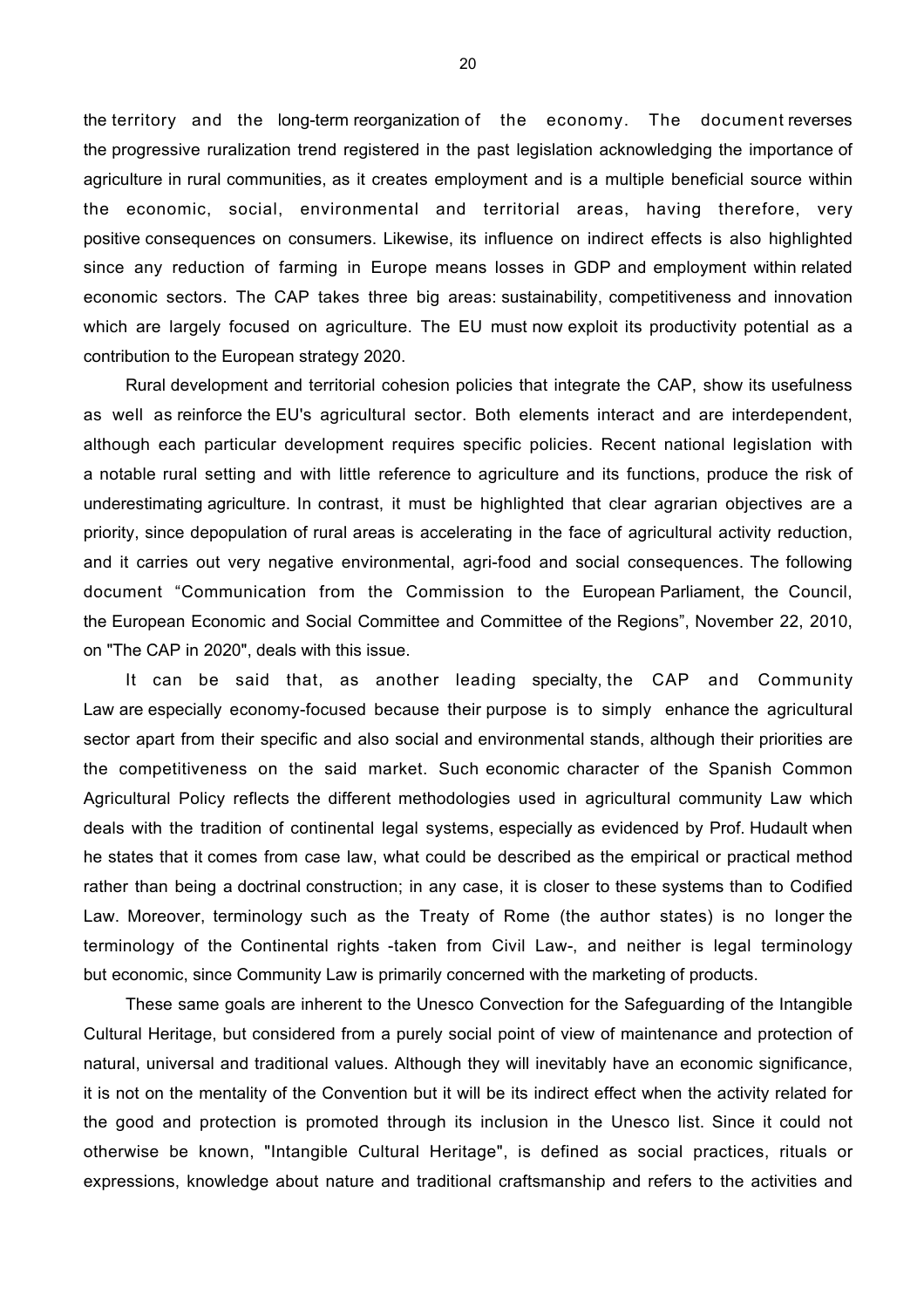functions of agriculture. By taking some examples of the representative List of Intangible Cultural Heritage, one can realise this and so is evidenced by the inclusion of the Mediterranean diet, the French cuisine and traditional Mexican cuisine, which, on the other hand, adds rituals or customs that result in the respect of environment, landscape and biodiversity. This is the reason why it includes the annual winter fair and livestock market in Sint-Lievens-Houtem having mainly an agricultural value, the Krakeling and Tonnekensbrand in Geraardsbergen, the Naadam or Indonesian Angklung, the latter promotes the cultivation of bamboo, and the same environmental protection value should be noted as for the inclusion of falconry art or the *Tribunal de las Aguas* from Valencia. It could be said that 95% of the elements that are included in the representative List are related to the protection of ecosystems, with the limitation of deforestation, conservation of tree species and environmental friendliness. It would be also worth it for Spain to include on that list the activity of transhumance. The Convention also emerges as an appropriate tool to defend the existence of indigenous peoples and their heritage, which benefits all humanity and which once again has an effect on the protection of the environment.

Although the purpose of the Convention is the recognition of traditions and respect of community usages related to the nature or specific techniques, that is, the protection of values \_\_considered of general interest or the expression of a collective interest, the way that materializes its safeguarding has an important economic impact or a profit that falls on the same objectives that contribute to the Common Agricultural Policy. That is, both instruments join together for the same goals but using different methods and legal means; it affects the Common Agricultural Policy more direct and immediately and the Convention acts upon them not in an indirect way but in a generic; the Convention works as a complementary legal framework of the community agriculture policy, as a cooperative or helping instrument, although it is more political than legal. Thus, in previous texts and through the different stages that ended up in the signing of this Agreement the political dimension of cultural heritage has been highlighted -whose origins belong, among others, to Prof. Zagato (2008) and Prof. Herrero (2009) -.

To begin with, this heritage that has a particular consideration and has community and society implications, not at a local or national level, but globally, is rated as cultural heritage. So by means of the Convention on *Protection and Promotion of the Diversity of Cultural Expressions* 2005, and the Universal Declaration on Cultural Diversity adopted by UNESCO in 2001, cultural diversity improved its rank of "common heritage of mankind". That is, multiple international instruments overlap for the protection of culture. The protection of cultural property and their demonstrations is ensured by a set of international law rules, together with the existing systems of national law, and as part of the indivisible and interdependent human rights. Hence, they are shown "in a common core" because, as it has been pointed out -Abouddahab- "the preservation of the cultural heritage in all its dimensions also promotes the safeguarding of human rights". But "the recognition of the rights to culture and cultural identity does not allow the inclusion of any manifestation of intangible cultural heritage of

21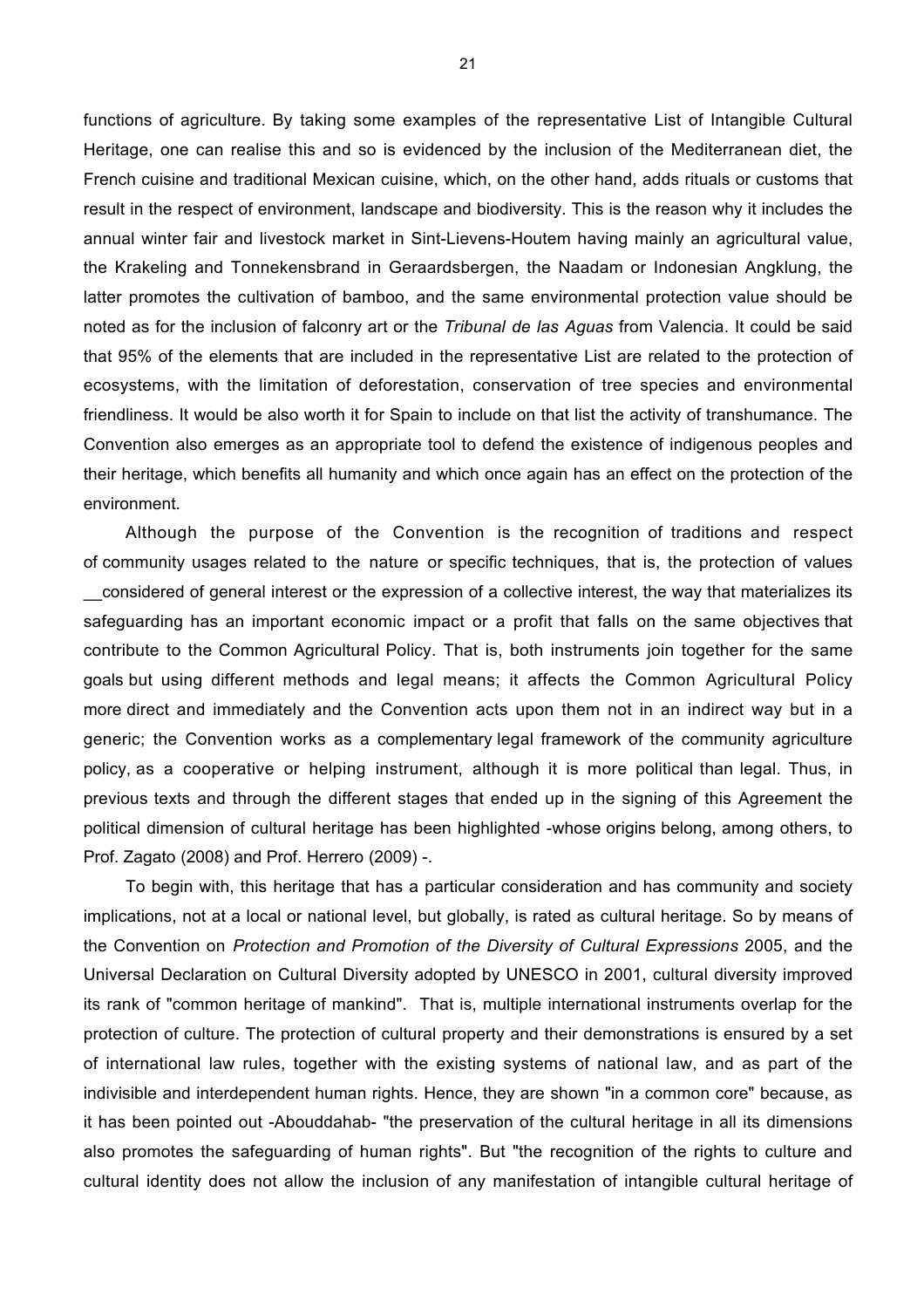peoples in the List, as some traditions violate other fundamental rights," as pointed out by Prof. B. Ubertazzi. This means that anything can be called culture, even though we are now engaged in an abuse of the term. Any custom or tradition can be understood as a community culture; the difficulties are always found on the many expressions and meanings wishing to be integrated in the same naming whose difficulties are referred to by Amorim in the UNESCO Convention on the Protection and Promotion of the Diversity of Cultural Expressions, in October 21, 2005. As far as he is concerned, the 2003 Convention clearly sets that it will only take into account -last paragraph in art. 2.1- "the intangible cultural heritage that is compatible with existing international human rights instruments and with requirements of mutual respect among communities, groups and individuals, and of sustainable development."

On the other hand, the safeguarding of the intangible cultural heritage is a specific object of the 2003 Convention, corresponding to other international conventions the protection of its specific demonstrations, although intangible heritage may associate World Heritage properties with the World Heritage Convention. Hence, the general terms of the Convention and its collective interest, justify that the inclusion of a heritage on the representative List should not come exclusively from a certain State and that should not be done only with the consent of the supposedly interested country; it is a sensitive problem already present in the World Heritage Convention of November 23, 1972.The 2003 Convention in this regard only indicates that "in the framework of its activities to safeguard the intangible cultural heritage, each State shall endeavour to ensure the maximum possible participation of communities, groups and, where applicable, individuals that create, maintain and transmit their heritage and to involve them actively in its management" art. 15-. Prof. Scovazzi (2009) deals with the complex balance between territorial sovereignty of an State involved and the general interest of the international community, understanding from Convention on the intangible cultural heritage that "*la référence à un territoire n'est pas répétée pour ce qui concerne les propositions d'inscription sur la Liste représentative du patrimoine culturel immatériel de l'humanité ou sur la Liste du patrimoine culturel immatériel nécessitant une sauvegarde urgente. Ces inscriptions sont décidées par le Comité intergouvernemental de sauvegarde du patrimoine culturel immatériel, créé par la Conv. Imm., sur proposition ou à la demande de "l'État partie concerné". Cette formule permet l'interprétation – difficile, mais admisible –selon lequelle un État partie concerné à cause d´une série de raisons culturelles, pourrait aussi agir pour la sauvegarde d'un élément du patrimoine immatériel situé, en partie ou en totalité, en dehors de son territoire national. Si tel était le cas, la dimension sociale du patrimoine culturel immatériel aurait priorité sur sa dimension territoriale".*

Likewise, if the expression States Parties appoints, as declares art. 14, the States obliged under this Convention and being in force within these States, then given the representation -the Convention does not deal with exceptionality- of the given heritage, its philosophy would have to exceed this geographical scope which is demarcated by the "States Parties" consideration, in order to broaden its influences to other countries with similar heritage.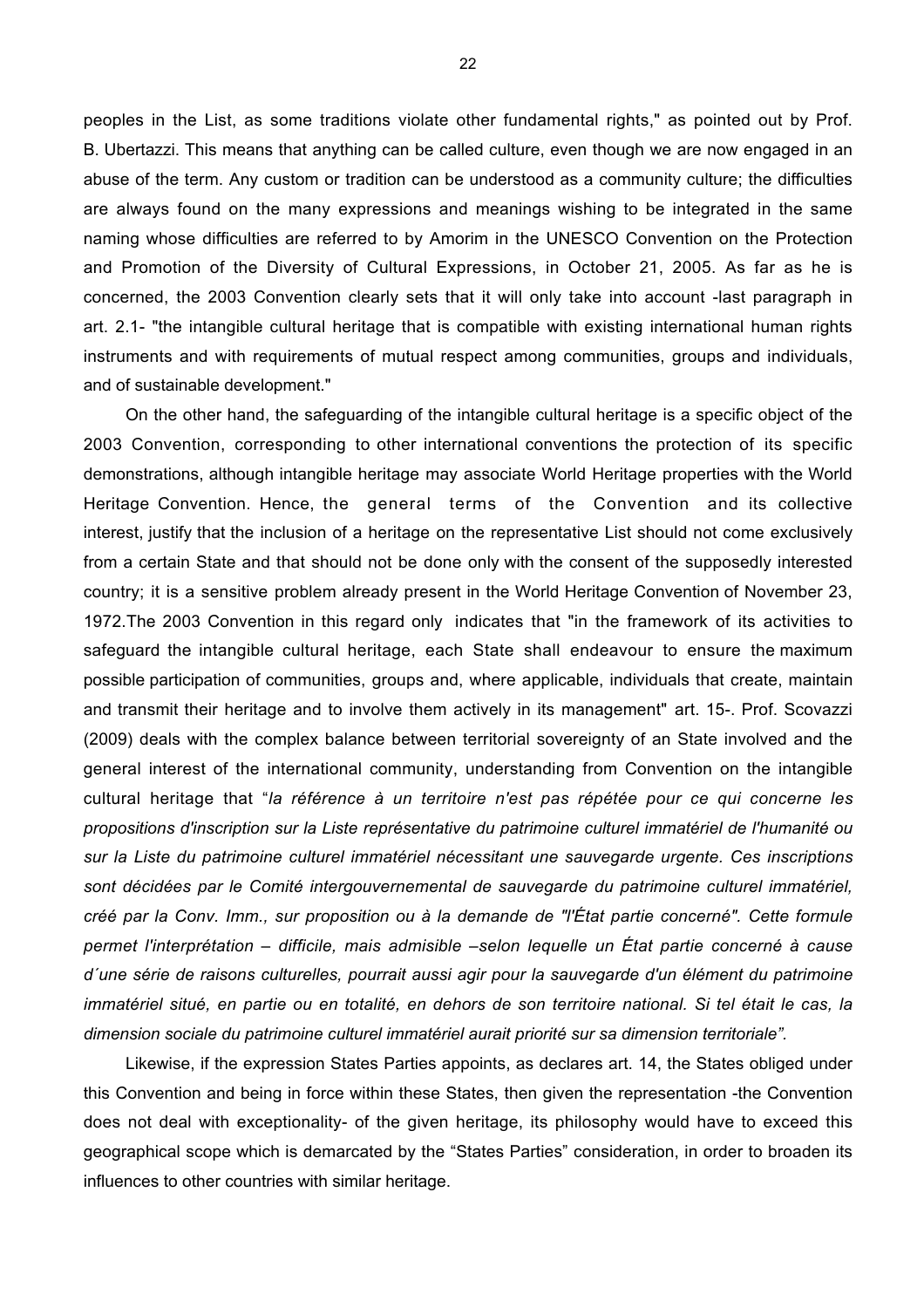### 5.3. Legal treatment in the Convention

The economic impact of the Unesco Convention on agriculture and rural development take place in the form of protection to the property declared as protected, as it is the preservation, promotion, enhancement, transmission and revitalization of that heritage; what the document does not make clear is whether revitalization is synonymous of recovery.

The safeguarding of this heritage through the Unesco Convention, challenges States to adopt measures aimed at promoting the role of intangible cultural heritage in society and integrating its safeguarding into planning programs; also to designate or establish one or more competent bodies for safeguarding intangible cultural heritage in its territory; to foster scientific, technical and artistic as well as research methodologies for the effective safeguarding of the intangible cultural heritage, in particular, the intangible cultural heritage that is in danger; to adopt the appropriate legal, technical, administrative and financial measures to: promote the creation or strengthening of institutions for training in management of intangible cultural heritage, as well as the transmission of such heritage through forums and spaces intended for its transmission and expression; to ensure access to intangible cultural heritage while respecting customary practices that access certain aspects of such heritage; and to create documentation institutions for the intangible cultural heritage, facilitating access to them -art. 13 of the Convention-.

Among the measures that concern the State Parties is to "take the necessary measures to ensure the safeguarding of intangible cultural heritage present in its territory", and among the safeguarding measures referred to in paragraph 3 of article 2, "identify and define the different elements of intangible cultural heritage present in its territory, with the participation of communities, groups and relevant non-governmental organizations", art. 11. Also, "to ensure identification with a view to safeguarding, each State Party shall draw up under his own situation, one or more inventories of the intangible cultural heritage present in its territory. These inventories will be updated regularly. In presenting the report to the Committee pursuant to article 29 each State Party shall provide relevant information on such inventories" - art. 12 -.

Each State Party shall endeavour as far as possible to ensure the recognition, respect and promotion of the intangible cultural heritage in society, particularly through: educational programs, awareness and information dissemination for the public, and especially for the youth; education and training programs in specific stakeholder communities; the capacity of building activities for the safeguarding of intangible cultural heritage, in particular management and scientific research; and non-formal means of transmitting knowledge, keeping the public informed of the threats of heritage and of activities undertaken pursuant to this Convention; promote education on the protection of natural spaces and places of memory whose existence is essential for the intangible cultural heritage being expressed -art. 14 thereof-.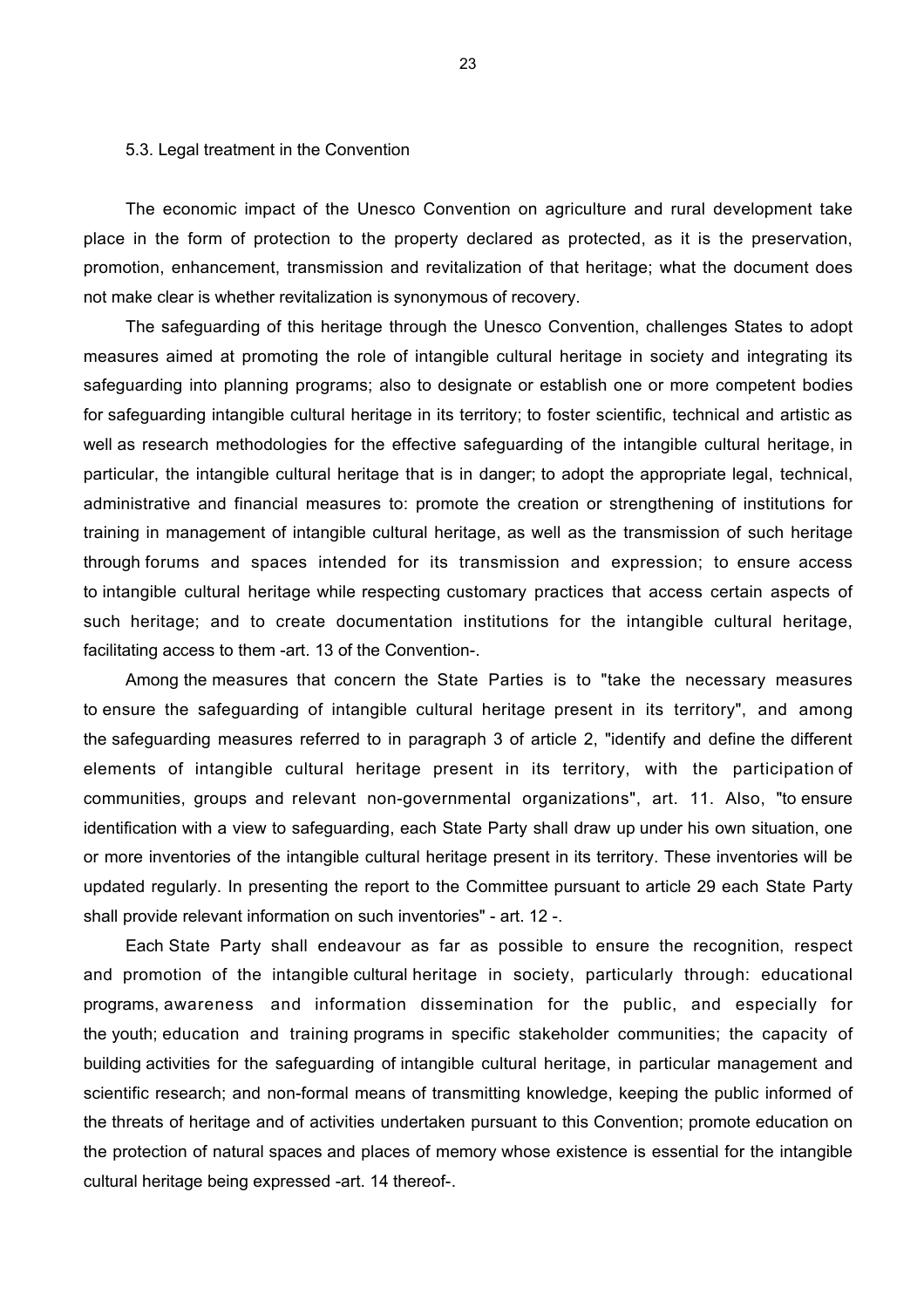The lack of State Parties obligation is a major deficiency in that regulation, since the Convention is satisfied with the simply recommendation it makes, enabling each State Part to do everything possible or to try to implement the appropriate means. Likewise, the Convention respects the principle of sovereignty of States, albeit the functions and working methods of its Intergovernmental Committee represent some engaged powers (articles 7, 8 and 18 of the Convention). Although the legal regime of the Unesco Convention is not broadly structured over the imperative Law, State Parties will periodically submit reports to the Committee on the legislative, regulatory and other provisions taken to implement the Convention, such as "the state of elements of intangible cultural heritage present in its territory that have been reported to the Urgent Safeguarding List on request or in cases of extreme urgency, after having consulted. The State Party will engage communities, groups and, where applicable, individuals interested in the preparation of these reports (para. 160 of the Operational Guidelines for the implementation of the Convention for the Safeguarding of Intangible Cultural Heritage). The State party shall report the current state of the element, especially its social and cultural functions; an assessment of its viability and the current risks; the consequences of efforts to safeguard the element, in particular, the implementation of the plan to safeguard presented at the time of nomination; the participation of communities, groups and individuals in safeguarding the element and its will to continue safeguarding it" (para. 162 of the Operational Guidelines for the implementation of the Convention for the Safeguarding of the Intangible Cultural Heritage) as well as the institutional context in which the safeguarding of the item reported on the List takes place. Therefore, the inclusion of a cultural element in any of the lists of the Convention takes the acceptance of a series of rights and obligations, even to some extent, by non-Parties to the Convention on whose territory there are items proclaimed, masterpieces that have been incorporated into the representative List of Intangible Cultural Heritage of Humanity. However, the committee does not have the power to sanction against State Parties that do not take the obligations under the Convention, although it is known that moral sanctions are effective means of persuasion. The Convention neither determines what degree of interference the States shall agree on as for the Committee to exercise its mandate.

From the legal traditional instruments point of view, it could be stated that the said regulation objectives are not good enough or they imply a very indirect and voluntary influence; it could be then talked about certain skepticism on the application of the Convention. All of this is unlike the strong community agricultural law that rules either through its regulations or the transposition of the directives. Difficulties can also be identified in the nature of the properties under this convention, or included in the representative List, most of which characterized by the intersectiorality, as part of the various characteristics stated in art. 2.2 of the Convention. On the other hand, as already stated A. Sola because of the diversity of elements that can be included in the Convention it is difficult to give an adequate protection to suit the needs of every possibility.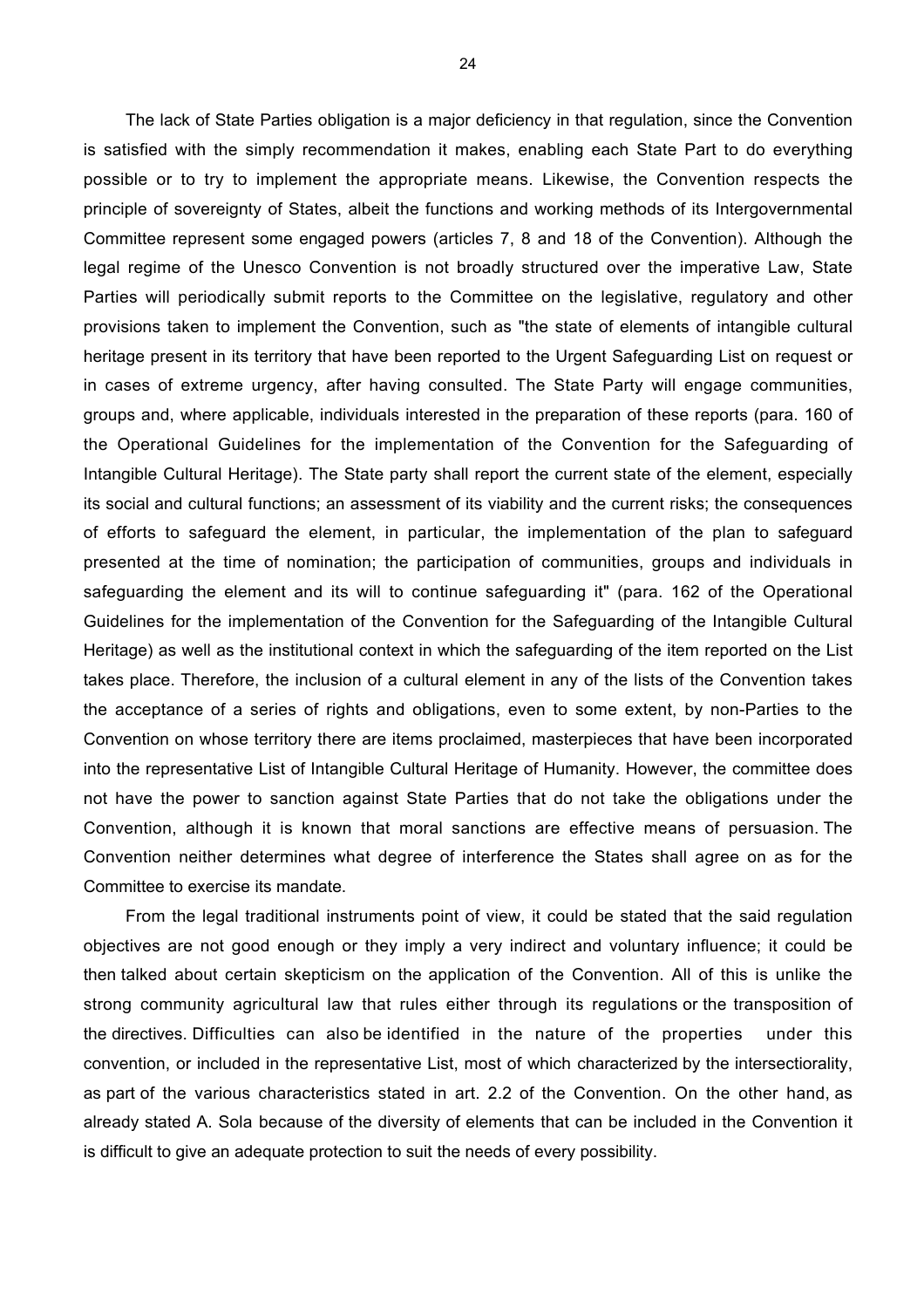What is satisfyingly appreciated by the Unesco Convention is its compatibility with other international instruments, in addition to their complementarity, as any disposition of this Convention shall be interpreted so that "affects the rights and obligations of State Parties under other international instruments concerning intellectual property rights or the use of biological and ecological resources of which they are part", it is then envisaged as a subsidiary or alternative instrument. Similarly, it expressly offers cooperation with other international institutions (stated in art.19), which is expected in a comprehensive manner through the formulation of their objectives, their forms and requirements for the provision of such assistance.

The economic significance derived from the promotion of activities related to heritage especially with an agrarian or rural traditional stand, or the derived from the safeguarding of the intangible cultural heritage, generate an economic profit that is not directly present in the Convention since its purpose is the ethical imperative of cultural diversity, unlike the resources of the PAC, which serve for the enhancement of the agricultural sector. However, they take the same objectives since in the Common Agricultural Policy environmental measures have the same purpose of the Convention. On the other hand, in the Operational Guidelines of the Convention commercial activities related to intangible heritage are not obvious, because on the one hand, the implementation must recognize the meaning of protection or defence of the values of the Convention for their own appellations of origin, as it has a clear economic impact on them, as well as business activities arising from the movement of properties and services related to cultural heritage contribute to the heightened awareness of the importance of this heritage. In turn, these activities can be protected by the application of intellectual property rights, whose registration of an item in the Unesco list does not automatically imply the recognition of intellectual property rights over the registered item and the Convention does not resolve conflicts that may arise about it. The conditions are different and the legal regime for the protection of this heritage come through the Convention instead of other international bodies like the World Intellectual Property Organization (WIPO) or through the TRIPS rules on intellectual property in the multilateral trading system.

However, the Convention is not so far from these commercial consequences, because the way in which profitability is reached and the manner in which they develop certain activities cannot affect the viability of intangible cultural heritage, that is, the social and economic practices have to operate with same level of respect as the Convention is implementing. Therefore, unfair commercial use should be avoided, seeking an adquate balance between the interests of the commercial, government and cultural agents, without distortion of the meaning of the intangible cultural heritage and its purpose for the community, although it does not provide a concrete framework for effective sanctions in the case of breach.

Economic benefits for all the community are derived from the Convention, but specially for certain local or regional areas, which thanks to rural tourism they have an impact on rural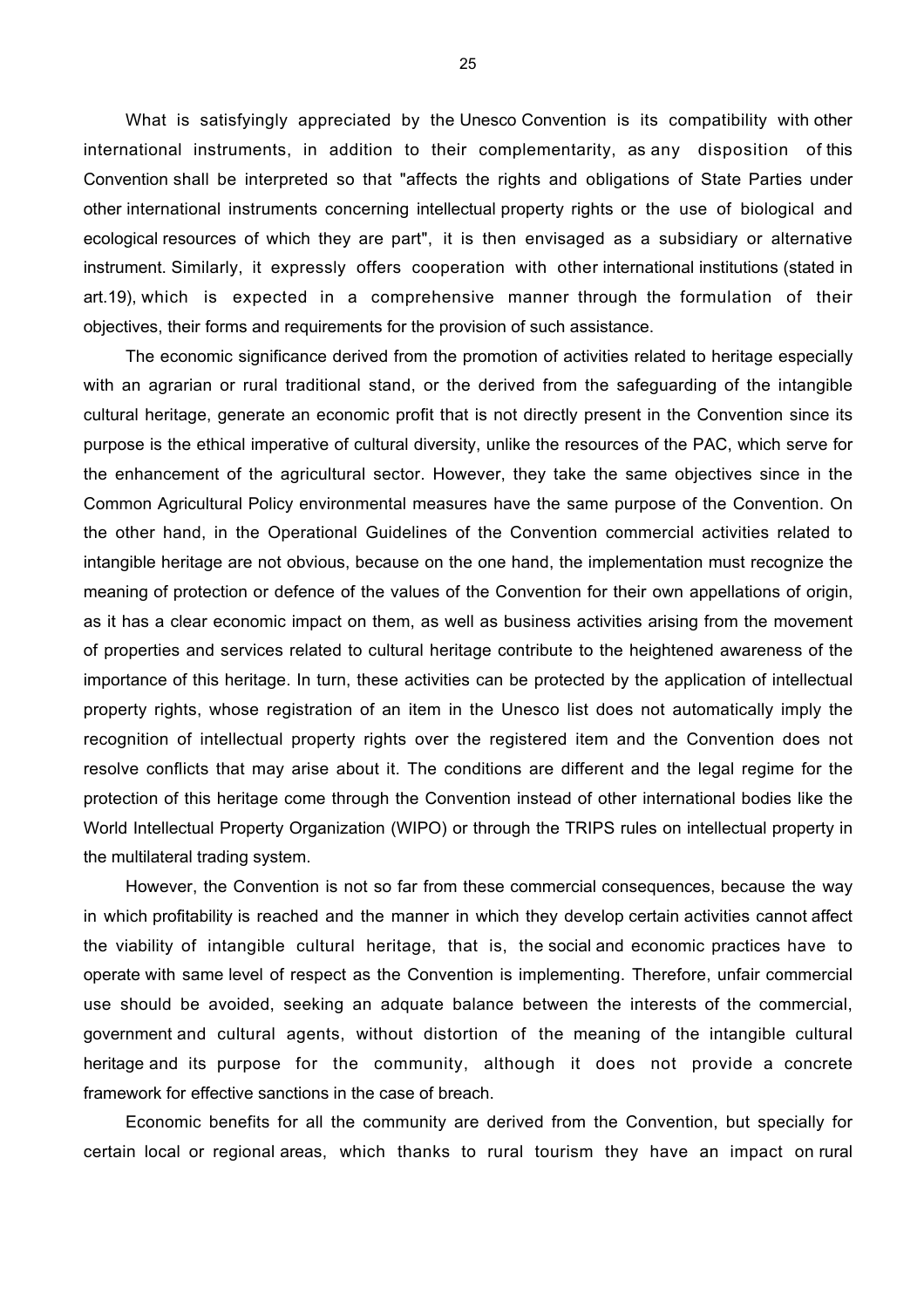areas, areas that promote certain products, which meet a new value for geographical indications or guarantees of origin, as well as benefiting specific performers of such services.

The inclusion of a product or the recognition of a technique present at the representative Lists is already an international promotion of that element. The following economic benefit comes straight because such recognition carries out the subsidies and international cooperation foreseen and stated at the Convention, as seen before. This leads, in turn, for the States to decide whether to develop a specific action and take an active role in relation to these properties. The level of involvement and investment will depend on the specific commitment of each State in relation to protective measures willing to adopt for that good or that recognized product.

The Convention is, therefore, another instrument to strengthen the local economy and a factor of social cohesion, stated under para. 116 of the Operational Guidelines for the implementation of the Convention for the Safeguarding of the Intangible Cultural Heritage, adopted by the General Assembly of the State Parties Convention at its second meeting in Paris on June 16, 2008, amended to its third meeting in Paris on June 22, 2010.

The intrinsic purpose of the Convention is to safeguard the tradition or the interaction with nature, to keep alive the cultural heritage, preserving its value and function. It has a direct impact on respect for the territory, the diversity and the environment, and indirectly has an economic profit over all the elements it promotes.

### 5.4. The role of the Convention on observing the work of women in farming

This appeal to tradition is, therefore, especially related to agriculture and rural areas, and in this area the paper of women deserves to "be particularly vital," as it has been pointed out by Prof. Ubertazzi-, a particularly vital role in the transmission of knowledge and safeguarding techniques. From this point of view, the Convention is a tool specially qualified to strengthen and promote the recognition of women's work in the field of agriculture.

Equal opportunities for women in the agricultural world is not a problem, a trivial matter or an added statistic data, but a problem of greater consideration, because it affects the efficient development of agriculture, as if women does not stay in the farms the agricultural assets will decline, as this encourages the abandonment of the countryside and the exodus of men to the city. To reverse this context, the legislation needs to provide the means for promoting access of women to agricultural business and to the deserved recognition for their work on the farm. This has been one of the most forgotten agrarian laws, and therein lies largely the failure of other measures of agricultural policy. It should be stressed that there can be a competitive agricultural sector if the population level is maintained properly and this depends on the maintenance of women in this area.

The basic problem of the women working in agriculture has been kept hidden, hidden because the work of women in agriculture, which has been and is essential for sustaining the family economy,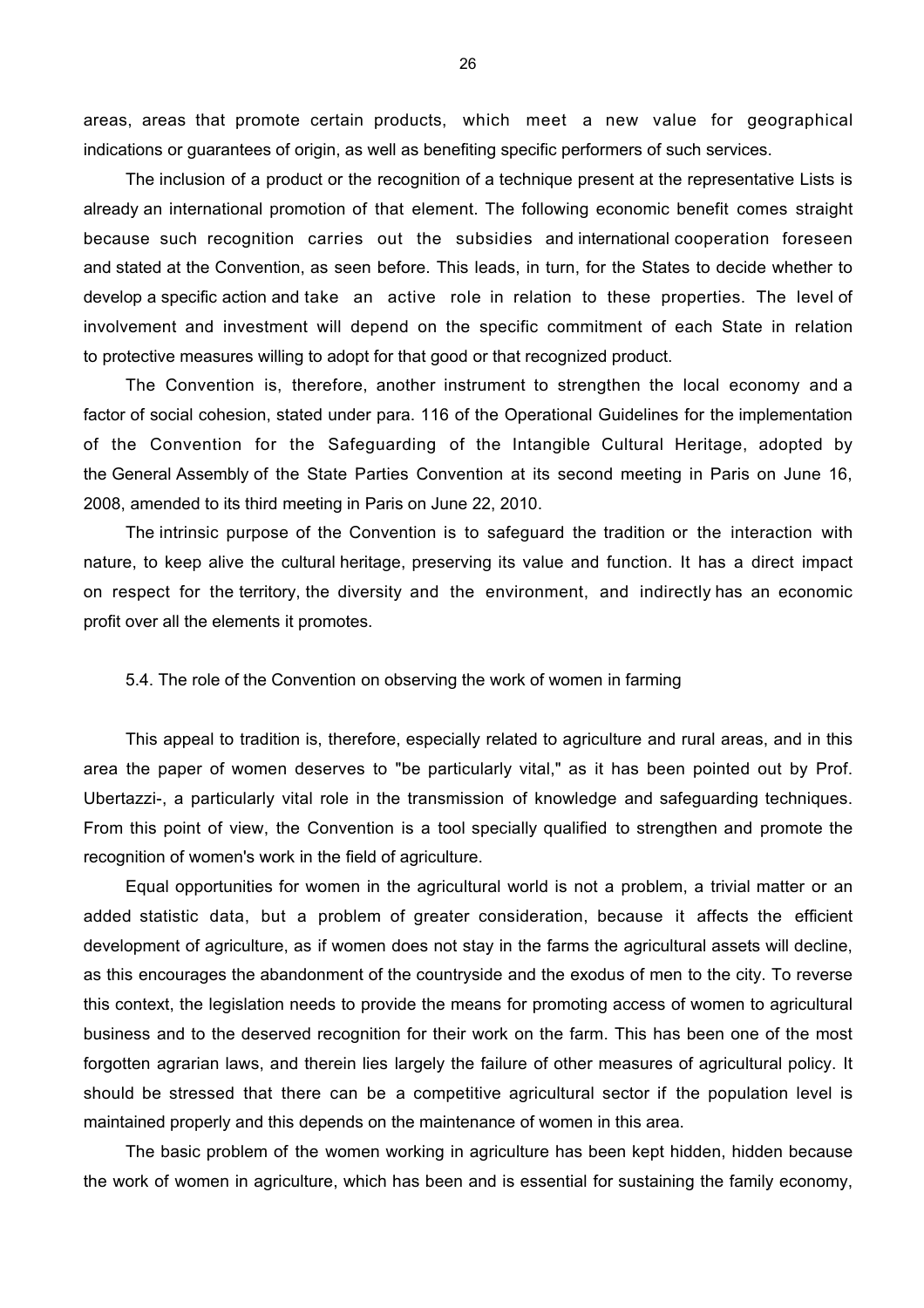is an effort that has not been recognized professional or socially or economically, and still is not recognized in the right measure or dimension, this is called the invisibility of farm women's work, referring specifically to the traditional female labor contribution to the economy, but without being taken into account, this leads to an occupational segregation, which has, among other consequences, that the worst-paid agricultural jobs are being feminized, making them not willing to work as wage laborers in agriculture. This has produced the known demographic decline and an aging population that hardly

Creates the necessary assets to revitalize the economy of a territory; all this respresents an important dysfunctional matter.

The social and economic conditions existing in the world of agriculture have led women in rural areas to leave rural areas in a greater extent than men, while remaining groups of older women. On the other hand, in the workforce there are fewer women than men and their activity rate is lower in all economic sectors. Statistical data show a loss of assets essential for the development of agriculture. Women represent the most important component for the recovery of agricultural assets.

In this terms, it is also fair to recognize the influence and contribution of the Convention to the recognition of women's work in maintaining local traditions and expressions, in areas as specific as food quality or favoritism in the management of natural resources or in favor of social cohesion, thus affecting the achievement of the objectives for rural development.

Therefore, the Convention reinforces social identity through the work and the role of women in rural areas, apart from specific agrarian legislation for each state.

### 5.5. The compatibility of the Convention with the agreements within the WTO

To this influence of the Convention is added that its activity is more efficient from the point that addresses the dissemination of good practices and models developed in the framework of international cooperation. The tradition represents the main form of cultural heritage and involves a significant contribution to economic and social progress.

Therefore, it should be understood that active policies of one state intended for the protection of certain goods or products related to the agricultural sector as a result of their inclusion on the representative Lists, as the international safeguards, since the safeguard is scheduled nationally and internationally, could not be seen as contrary to international agreements under the WTO, contrary to any obstacles to free trade or grants, although there is no doubt that the Convention is an indirect way of getting benefits for these particular goods or products. It can not be contrary to the agreements of the WTO headquarters since what is valued, protected and promoted directly by the Unesco Convention is the cultural value or cultural specificity of goods bearing a significant expression especially for the community, universal interests of humanity, so do not even represent an exception to the application of the rules of international trade.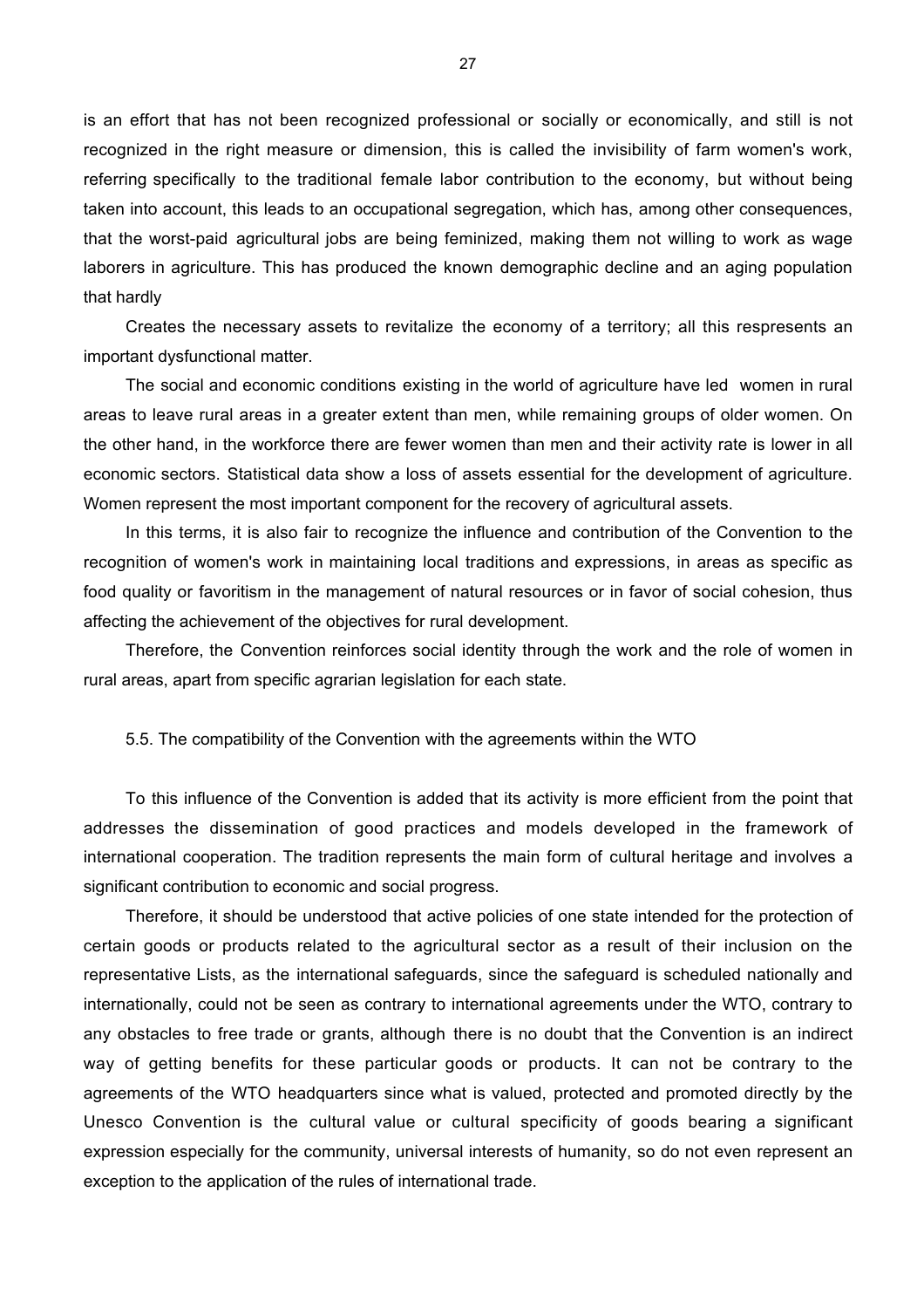The paradox of the Convention is that the cultural expressions are no independent from the commercial value, but does not conflict with WTO rules, although some of the uses and protection of local or indigenous basic techniques have international importance. This is this way since the Convention promotes the recognition of skills, competencies, traditional knowledge or expressions which are intended to facilitate its transmission to future generations that have special meaning for their interaction with nature, part of the idiosyncrasy or the history of a particular community, with a particular sense of identity that justifies the need for continuity and how the the entire community is satisfied . But, certainly, to safeguard certain traditions, a problem related to imports may encounter, considering if their application could be considered as a cultural protective measure, with the possibility of trade restrictions on imports of cultural goods and services, which have already referred certain political authorities differentiating protection and protectionism, which has led to the doctrine to consider the existence of conflicts between culture and commerce and to consider the hierarchy between them.

In view of all the reasons mentioned, the issue is not whether the Convention meets the expectations that it wants to meet, but the level of commitment of States to protect this heritage and its attendant responsibilities on it, altough it also gets involved in identifying items such as intangible cultural heritage, to sub-state entities, since Art. 2 of the Convention refers to communities, groups and even individuals, because it takes into account the participatory nature that it is trying to establish the Convention and the importance that the text gives to the local action, as it is necessary that communities, groups or if individuals recognize them as part of their cultural heritage, that is, an important component in the recognition of this subjective heritage, hence, the Convention points out that it is recreated in a permanent way by the communities, depending on the area in which they live or their relationship with its history and nature.

The manifestations of intangible cultural heritage are perceived as well, with a different function and therefore, we can identify new types of goods worthy of this rating depending on the evolution of the social appraisals. Everything that contributes with the right sustainability works this way.

This same process is evident in the evolution of the CAP, as even with different methods, they concur to the protection of the same types of goods, and get reciprocal influence.

The Convention is introduced as a defender instrument of the most traditional and current values, as it promotes the value of maintaining biodiversity and protecting the environment, as through both instruments, in different ways, they get a special protection, which the United Nations program for the environment is concerned with a particular part of the Convention on Biological Diversity (CBD), the first global agreement focused on the conservation and sustainable use of biodiversity.

28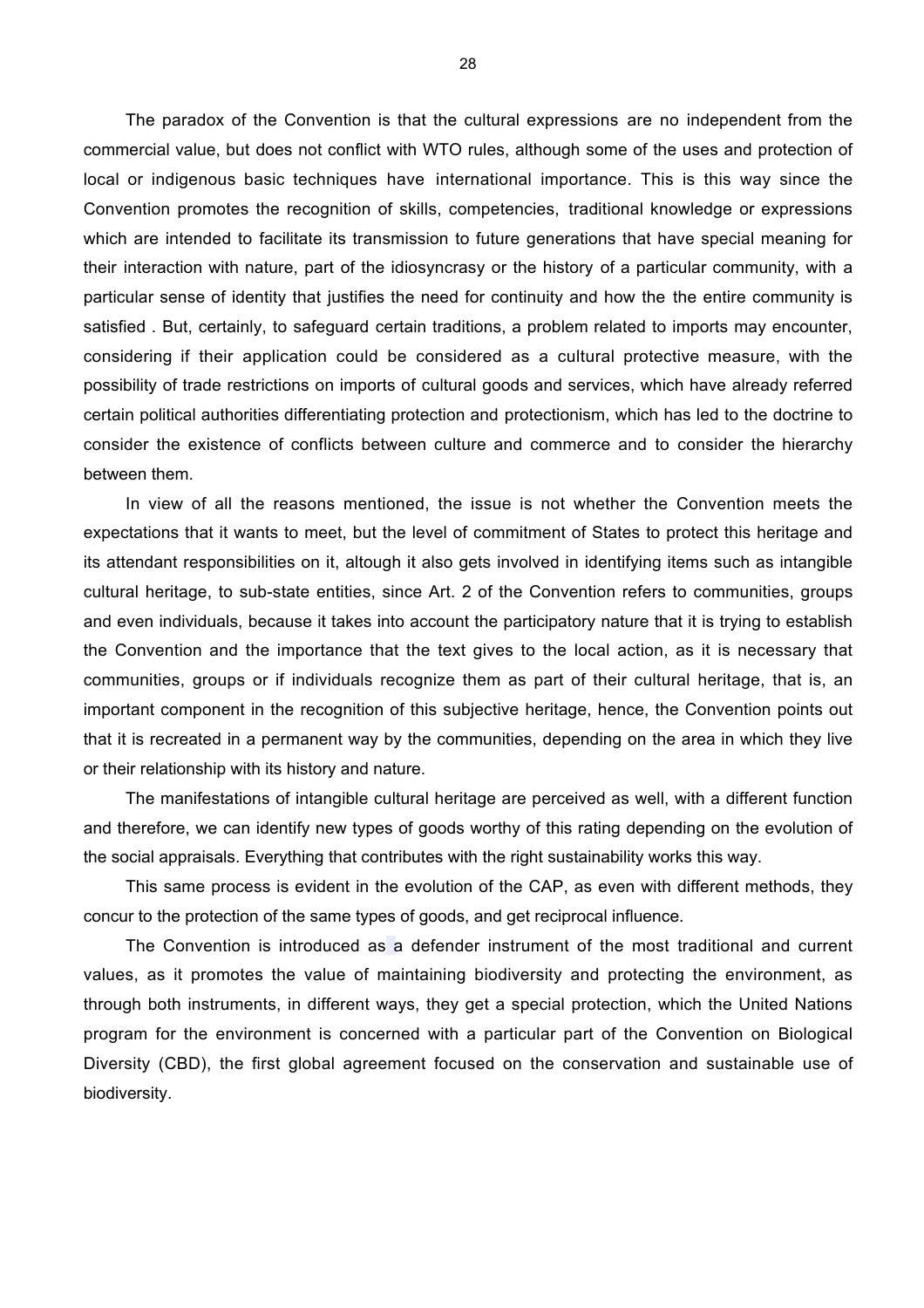BIBLIOGRAPHY

Convention for the Safeguarding of the Intangible Cultural Heritage, UNESCO, Paris, 17 October 2003, Doc. MISC/2003/CLT/CH/14.

ABOUDDAHAB, M.Z., "Protection du patrimoine culturel et droits de l´homme", *in* R. NAFZIGER & T. SCOVAZZI (sous la direction de), *Le patrimoine culturel de l'humanité*, Leiden, 2008, ps. 251- 295.

AMORIM, F.S., "La diverité des cultures et l´unité du marché: les défis de la Convention de l´Unesco sur la protection et la promotion de la diversité des expressions culturelles", *in* R. NAFZIGER & T. SCOVAZZI (sous la direction de), *Le patrimoine culturel de l'humanité*, Leiden, 2008, ps. 355-396.

BANDEIRA GALINDO, G.R., "The Unesco declaration concernig the intentional destruction of cultural heritage", *in* R. NAFZIGER & T. SCOVAZZI (sous la direction de), *Le patrimoine culturel de l'humanité*, Leiden, 2008, ps. 400-453.

BLAKE, J., *Elaboration d'un nouvel instrument normatif pour la sauvegarde du patrimoine culturel immatériel - Eléments de réflexion*, París, 2002.

BORTOLOTTO, Ch., *Il patrimonio immateriale secondo l'UNESCO: analisi e prospettive*, Roma, 2008.

BROWN, M. F., "Heritage Trouble : Recent Work on the Protection of Intangible Cultural Property", *IJCP*, 12 (2005), No. 1, pp. 40-61.

CORNU, M., « La protection du patrimoine culturel immatériel », dans N. Mezghani et M. Cornu (dir. publ.), *Intérêt culturel et mondialisation*, Paris, L'Harmattan, 2004, pp. 11-76.

FERCHICHI, W., "La Convention de l´Unesco concernant la protection du patrimoine mundial culturel et naturel", *in* R. NAFZIGER & T. SCOVAZZI (sous la direction de), *Le patrimoine culturel de l'humanité*, Leiden, 2008, ps. 455-486.

FRANCIONI, F., (ed.), *The 1972 World Heritage Convention – A Commentary*, Oxford, 2008.

HERRERO DE LA FUENTE, A., "La Convención de la Unesco para la salvaguardia del patrimonio cultural inmaterial de 17 de octubre de 2003 y las indicaciones de calidad de los alimentos", *Le indicazioni di qualità degli alimenti, Diritto internazionale ed europeo,* coord. Ubertazzi/Muñiz Espada, Milano, 2009, ps. 11-26.

HUDAULT, J., "La différence d´approche conceptuelle et méthodique de la notion d´agriculture en droit française et en droit communautaire", *Revue de Droit rural*, nº1, 237, 1995, ps. 486-488.

KONO, T., (ed.), *Intangible Cultural Heritage and Intellectual Property – Communities, Cultural Diversity and Sustainable Development*, Antwerp, 2009.

KURIN, R., "Safeguarding Intangible Cultural Heritage in the 2003 UNESCO Convention: A Critical Appraisal", *Museum International*, 56 (2004), No. 1-2, pp. 66-77.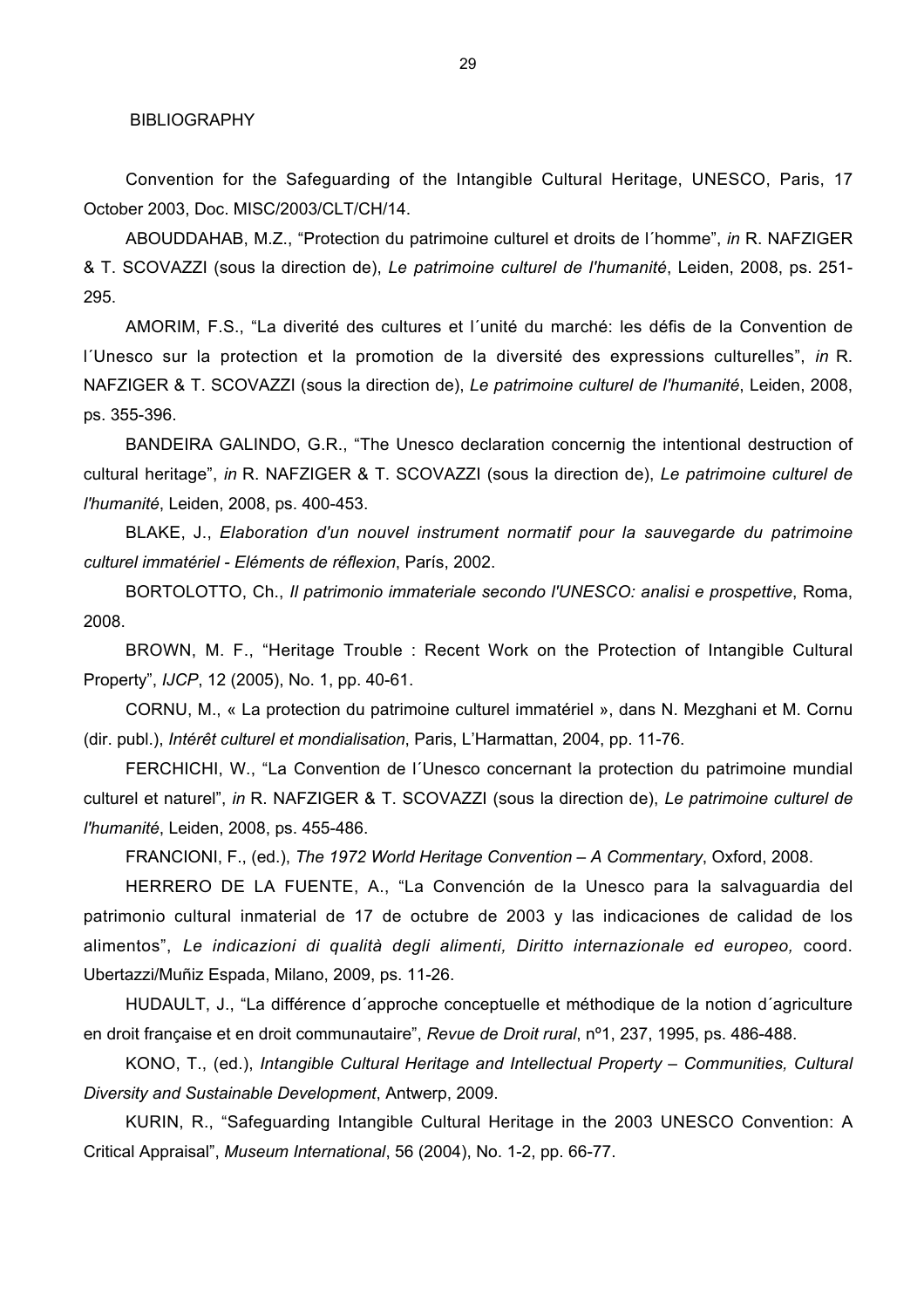LANKARANI, L., «L'avant-projet de Convention de l'Unesco pour la sauvegarde du patrimoine culturel immatériel évolution et interrogations », *AFDI*, 48 (2003), pp. 624-656.

NAFZIGER, J., "Cultural heritage law: the international regime", *in* R. NAFZIGER & T. SCOVAZZI (sous la direction de), *Le patrimoine culturel de l'humanité*, Leiden, 2008, ps. 145-247.

SCOVAZZI, T., "Le concept d´espace dans trois conventions Unesco sur la protection du patrimoine culturel", *L´Observateur des Nations Unies*, 2009-1, vol. 26, ps. 7 y ss.

SCOVAZZI, T., « La notion de patrimoine culturel de l'humanité dans les instruments internationaux *»*, *in* R. NAFZIGER & T. SCOVAZZI (sous la direction de), *Le patrimoine culturel de l'humanité*, Leiden, 2008.

SCOVAZZI, T., "La definizione di patrimonio cultural intangibile", *Nuove forme di valorizzazione e promozione delle aree rurali italiane- Il sistema Unesco*, a cura di G. Golinelli, M. Montella, S. Barile, e P.L. Petrillo, Padova, 2011.

SCOVAZZI, T., "La convention pour la sauvegarde du patrimoine culturel immateriel", B. Vukas and T.M. Sosic (eds.), *International Law: New Actors, New Concepts—Continuing, Dilemmas; Liber Amicorum Bozidar Bakotic*, Leiden, 2010, pp. 301-317.

SOLA, A. "Quelques réflexions à propos de la Convention pour la sauvegarde du patrimoine culturel immatériel", *in* R. NAFZIGER & T. SCOVAZZI (sous la direction de), *Le patrimoine culturel de l'humanité*, Leiden, 2008, ps. 488-528.

STAMATOUDI, I., "The Protection of Intangible Property by Means of the UNESCO Convention on the Safeguarding of Intangible Heritage and Intellectual Property Law", *RHDI*, 57 (2004), No. 1, pp. 149-162.

STOVEL, H., "The World Heritage Convention and the Convention for Intangible Cultural Heritage : Implications for Protection of Living Heritage at the Local Level", in www.jpf.go.jp/e/culture/news/0412/img/pdf/report19.pdf.

SRINIVAS, B., "The Unesco Convention for the safeguarding of the intangible cultural heritage", *in* R. NAFZIGER & T. SCOVAZZI (sous la direction de), *Le patrimoine culturel de l'humanité*, Leiden, 2008, ps. 529-557.

TELESETSKY, A., "Traditional knowledge: protecting communal rights through a sui generis system", *in* R. NAFZIGER & T. SCOVAZZI (sous la direction de), *Le patrimoine culturel de l'humanité*, Leiden, 2008, ps. 297-354.

TOSHIYUKI, K., "The Basic Principles of the Convention for Safeguarding of Intangible Heritage: A Comparative Analysis with the Convention for Protection of World Natural and Cultural Heritage and Japanese Law", en www.jpf.go.jp/e/culture/news /0412/img/pdf/report05.pdf*.*

UBERTAZZI, B., "Patrimonio culturale intangibile unesco e aspetti non legati alla sua definizione", (en prensa).

UBERTAZZI, B., "Cenni sull´ambiente e Convenzione Unesco sul patrimonio culturale intangibile", (en prensa).